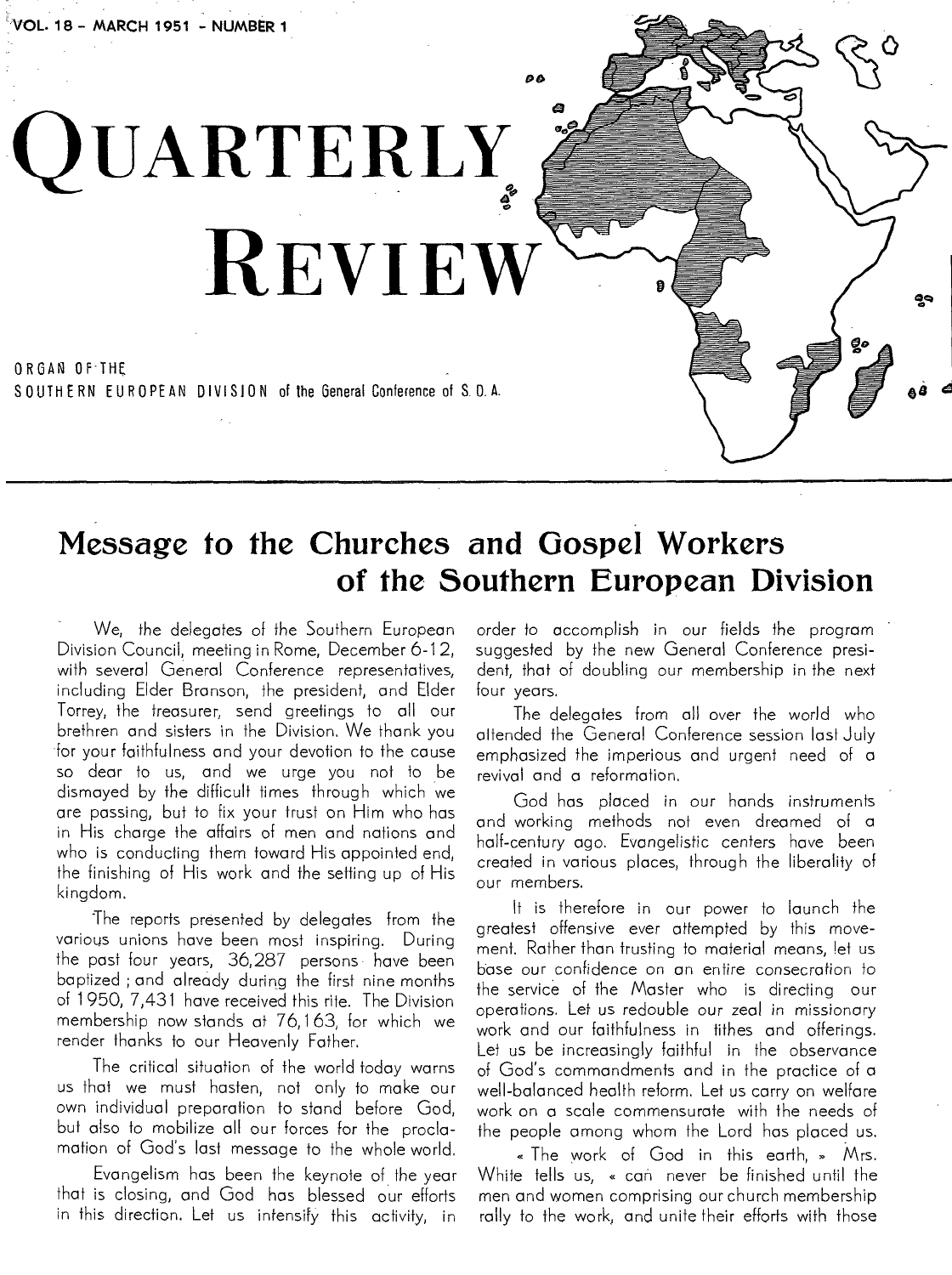of the ministers and church officers. D *(Testimonies,*  Vol. IX, p. 117.)

During our meeting a message was received from the General Conference in Washington calling upon all our people throughout the world to unite in praying that God would hold the winds of strife in check until His work in the earth is completed and also that we might be made ready for any new crisis that might develop.

We appeal earnestly to all our brethen and sisters in the Division to join with us in intercession before the throne of Grace, that God may show us how best to complete our great task of evangelization in these troublous hours. The Spirit of prophecy tells us that what the church failed to do in a time of peace and prosperity she will have to do in a time of crisis, amid the most discouraging and forbidding circumstances. We have reached that time, and we

must ask God for the strength we need to arise and finish our work of preparing a people for His kingdom.

May the Lord help us to make known to men the meaning of the events taking place before our eyes. Our message is one of hope. It is the message that the world needs. It alone shows men the way through the darkness of gloom that has settled upon the world and points them to heaven and eternal life.

We ask all our brethren and sisters to unite with us to accomplish this work which is of such vital importance, praying and believing that God will give us success.

Soon our task will be completed. The night cometh, when no man can work. The day of grace and salvation is almost past. Let us finish the work committed to us as soon as possible. May God give us grace as we respond to His call in this hour of crisis !

# **Highlights of the Annual Division Council**

**By M. Fridlin** 

Secretary, Southern European Division

The sixty delegates present highly appreciated the privilege of attending the 1950 Division Council, held in Rome, the « Eternal City, » at a period when the so-called « Holy Year » was reaching its culmination. The Council met from December 6 to 12 in the chapel of our new Italian Union headquarters building, overlooking the Tiber River, and everyone enjoyed the cordial hospitality of our Italian brethren.

This year the Council was preceded by a Home Missionary convention, December 1 to 6, under the leadership of F. Charpiot and attended by union and local Home Missionary Department secretaries as well as some union and conference presidents. For this convention the General Conference had sent H. F. Brown, associate secretary of the General Conference Home Missionary Department, whom everyone was happy to see again. Elder Brown is no stranger in our Division, having served as secretary of the Home Missionary Department in our field before the second World War.

The opening meeting of the session took place on Wednesday, December 6, at 8:00 P. M. We were particularly honored this year by the presence of our General Conference president, W. H. Branson, and the General Conference treasurer, C. L. Torrey. E. E. Franklin, one of the associate secretaries of the General Conference Publishing Department and a familiar figure in our Division, was also present, as well as K. J. Reynolds, associate secretary of the General Conference Department of Education, who stopped for a few days in Rome on his way back to Washington from West Africa. We were also glad to see R. R. Figuhr, General Conference vice-president, who on his way to the Orient spent one day with us.

In the course of this opening meeting, W. R. Beach, the Division president, gave his report, a summary of which follows,

e In thinking of this Council in Rome,, we have

prayed and worked that it might mark a new day in our fields. We have come here to plant the banner firmly in advance and to march toward it.

e The past has prepared us for such a step. We can say, 'Hitherto hath the Lord helped us, ' for we have emerged from the world torment not only rehabilitated but with methods undreamed of before the war. Changes have taken place in Europe, and we do not know what tomorrow will bring forth. We live in the shadow of grave events. From a spiritual viewpoint, the world is preparing to receive the advent message. Three quarters of a century ago the Spirit of prophecy told us that the time would come when thousands would be gathered into the church in a day. Our work has been reorganized during the past few years so as to meet this challenge.

e From a mates ial viewpoint, this means that more than a hundred places of worship have been built and dedicated, including this building in Rome. In Athens, Barcelona, Vienna, Algiers, important evangelistic centers have been inaugurated during 1950. The radio studio at Paris was completed. Publishing houses in Madagascar and Italy are beginning to operate. New schools are functioning in Mauritius and in Austria. All this constitutes a tremendous challenge to those attending this Council.

• As stated at the General Conference session, during the past four years we have baptized as many members as we had at the beginning of that period. Last year we reached the record figure of 9,691 baptisms, and up to the end of September this year, 7,431 have been baptized. We hope to reach 10,000 by the end of this year. Our membership — including the Portuguese territories in Africa — now stands at 76,163. God has been good to us. But, even as we look to the past and glory in its accomplishments, we face an even greater program. The General Conference president has suggested that we double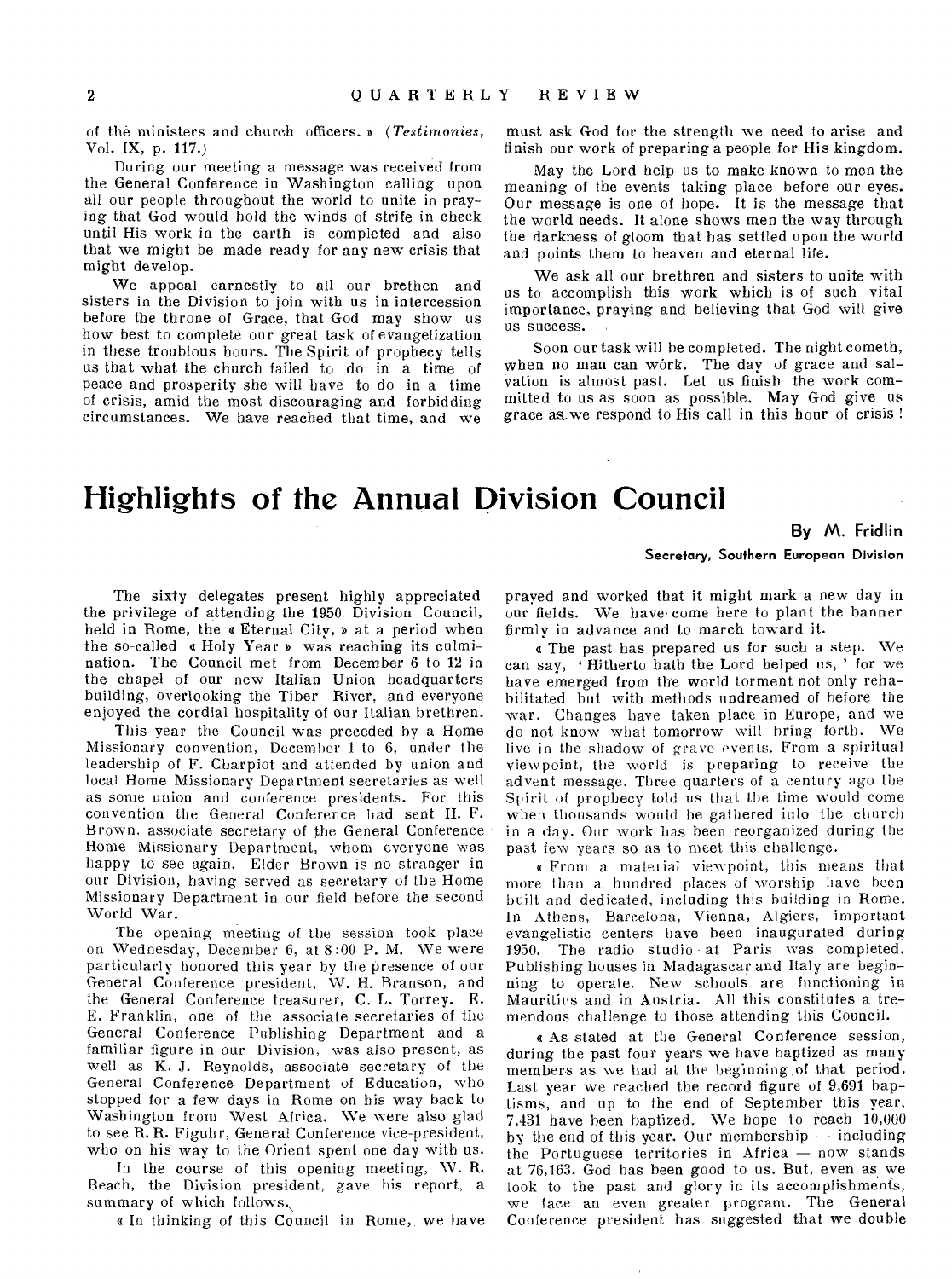our membership in the next four years. We have done it in the past, and we accept the challenge for the four years ahead.

« Paul, speaking of his plan to come to Rome, was obsessed by a twofold vision - the power of the gospel, and his obligation to preach the gospel to all. It is this vision that will enable us to accomplish our program. And in this connection I should like to submit a few points for your consideration.

« 1. The 'refreshing' spoken of by the prophets includes the early rain or the work of sanctification which we need as a church and as individuals. 1 Thess. 5:33 outlines the program for this Division Council. Then the latter rain, the rain of the harvest, will provide the necessary power to proclaim God's message to every nation.

« 2. The unity of truth in diversity - unity of doctrine, unity in planning, a united front. As war and separation loom on the horizon, we must tighten the cords and march together toward the New Jerusalem. There is also what might be called the organic unity of the advent movement - the interdependence of all its branches. No activity can be neglected without crippling the entire movement. From this viewpoint, I feel that plans should be laid to strengthen our work of health reform.

« 3. Evangelism. Much has been done, but we need to add strength to the work. I believe the time has come to organize evangelistic teams in the French and German language areas, with the idea that the example be imitated in unions where only one language area is involved. An intensive effort must be put forth in dealing with apostasy. Lay evangelism must be organized in a more scientific way, so as to enlist both young people and adults.

« 4. The religious liberty work can no longer be done on a dilettante basis. It is the work of all. Restrictive movements are arising which threaten to suppress our church. We must prepare a stronger organization for the religious liberty work.

« 5. We must replan our finances so as to depend less on outside help  $-$  much as we have appreciated it in the past  $-$  and more on our own resources.

« The future is as bright as the promises of God. Let us put our trust in Him and work together for the triumph of His cause. »

The morning devotional hours emphasized the serious situation in our world as well as our greatest need as a people, the outpouring of the latter rain. The inspiring studies of Elders Branson, Torrey, and Figuhr were much appreciated by all and were usually followed by a season of prayer.

Greetings came in from almost every corner of the earth. E. D. Dick, General Conference secretary, A. F. Tarr, president of the Northern European Division, and W. Müller, president of the Central European Division, as well as some other union and mission field leaders who were not able to attend the session, sent cordial wishes. We also had greetings from our former Publishing Department secretary, C. G. Cross, whose heart is still in our Division.

Our missionaries in Africa and the islands, and particulary those in the newly acquired fields of Angola and Portuguese East Africa, were not forgotten. We sent them a heartfelt message in recognition of their faithful labor.

| $\Gamma_{\text{crit}}$<br><b>Lotals</b><br>far<br>tor<br>Ë<br><b>S</b><br>year<br>rear<br>6761 | Mission<br>096           | uennsn<br>zechoslovakian<br>unanian<br>orth Afr<br>igosiavian<br>ranco-Belgiai<br>arar<br>XSI A<br>ungarian<br><u>ក្នុ</u><br>tarian Conterence<br>rguese<br>rgues.<br>HERN<br>Missior<br>cean<br>Eas<br>EUROPEAN<br>nomu<br>conterence<br>uoissin<br>TOTSSIM<br>ă |                         | Name of Conference<br>or Mission |
|------------------------------------------------------------------------------------------------|--------------------------|--------------------------------------------------------------------------------------------------------------------------------------------------------------------------------------------------------------------------------------------------------------------|-------------------------|----------------------------------|
| 툉                                                                                              | 395                      |                                                                                                                                                                                                                                                                    | b.                      | Number of<br>Churches            |
| 11069                                                                                          | 1937                     |                                                                                                                                                                                                                                                                    | ట                       | Previous<br>Membership           |
| 9668                                                                                           | 8938                     | 1992888 1893 1893<br>8828888 1828 184                                                                                                                                                                                                                              | 4                       | Baptism                          |
| $L_{\rm H}$                                                                                    | <b>SII</b>               | $5 - 1$<br>نت                                                                                                                                                                                                                                                      | c,                      | Vote                             |
| 1867                                                                                           | <b>SLL</b>               | $\frac{143}{343}$<br>123<br>63<br>ೲಱೣಀೣಁಀ<br>$\mathbf{I}$<br>j<br>ļ<br>23                                                                                                                                                                                          | ය                       | Letter                           |
| 12020                                                                                          | SE16                     | 33477583<br>20000000   86336707<br>2000000   86336707<br>នឹឌ                                                                                                                                                                                                       | ↵                       | Total Gains                      |
| 119                                                                                            | ЦØ                       | ुष्टे।<br>1-3253<br>ದಿಜ್ಞಾರ<br>ده ت                                                                                                                                                                                                                                | ∞                       | Apostasy                         |
| 392 3155                                                                                       | $\overline{131}$         | ğ<br>R<br>g<br>ಡಿದ್ದಿದ<br>444 <del>2</del>                                                                                                                                                                                                                         | 6                       | Death                            |
|                                                                                                | 808                      | $rac{17}{244}$<br>  교일금정일<br>51<br>$\overline{1}$<br>24<br>J                                                                                                                                                                                                       | ້ວ                      | Letter                           |
| 1917                                                                                           | 2803                     | 3<br>2012   1921<br>2012   1924<br>$\frac{3}{2}$                                                                                                                                                                                                                   | ∺                       | Total Losses                     |
| 6382                                                                                           | 030                      | 339911<br>200538<br>2006584<br>52111001<br>  22111001<br>59                                                                                                                                                                                                        | ದ                       | Net Gains                        |
| 82899                                                                                          | 78167                    |                                                                                                                                                                                                                                                                    | ಜ                       | Present<br>Membership            |
| 214                                                                                            | 332                      | ೲಀೲಀ                                                                                                                                                                                                                                                               |                         | Ordained<br>Ministers            |
| 의표                                                                                             |                          | ana stanta discono                                                                                                                                                                                                                                                 | 능                       | Licensed<br>Ministers            |
| S                                                                                              | 5.                       | $\frac{1}{4}$ $\frac{1}{1}$ $\frac{1}{1}$ $\frac{1}{1}$ $\frac{1}{1}$<br>I<br><b>LONON</b><br>b)                                                                                                                                                                   | ಕ                       | Credentialed<br>Missionaries     |
| 254                                                                                            | 547                      | ದ ಹಿತ್ತುದ್ದಾಗ ಸಹತ್ವ ಸಮಾಧ್ರ ಸಂತಿ                                                                                                                                                                                                                                    | 5                       | Licensed<br><b>Missionaries</b>  |
| 5g                                                                                             | 208                      | $ n $ $\frac{9}{4}$ $\frac{5}{60}$                                                                                                                                                                                                                                 | $\overline{\mathbf{8}}$ | Bible<br>Instructors             |
| 121<br>569                                                                                     | 90Z                      | $  33.3 - 1$<br>-ł<br><sup>1</sup>                                                                                                                                                                                                                                 | 5                       | Elem. School<br>Teachers         |
| 1344                                                                                           | 381                      | នីនី*នី<br>1846525                                                                                                                                                                                                                                                 | $\overline{6}$          | Canvassers                       |
| 9251                                                                                           | 1532<br>$\overline{176}$ | 466846684666568468468<br>466846666466667684686                                                                                                                                                                                                                     | E                       | Total<br>Laborers                |
|                                                                                                |                          | 186588888888888888                                                                                                                                                                                                                                                 | 22                      | Number of<br>Sab. Schools        |
| 58992                                                                                          | 90545                    | 2152662328328328328322832<br>11466266511062695832568<br>1146666665566858856883838                                                                                                                                                                                  | ಜ                       | Sab. School<br>Membership        |
| 98189                                                                                          | 74547                    | 121450001714171872<br>92970008477274377186<br>9297000994768377872                                                                                                                                                                                                  | ž                       | Average<br>Attendance            |

 $\ddot{\mathbf{3}}$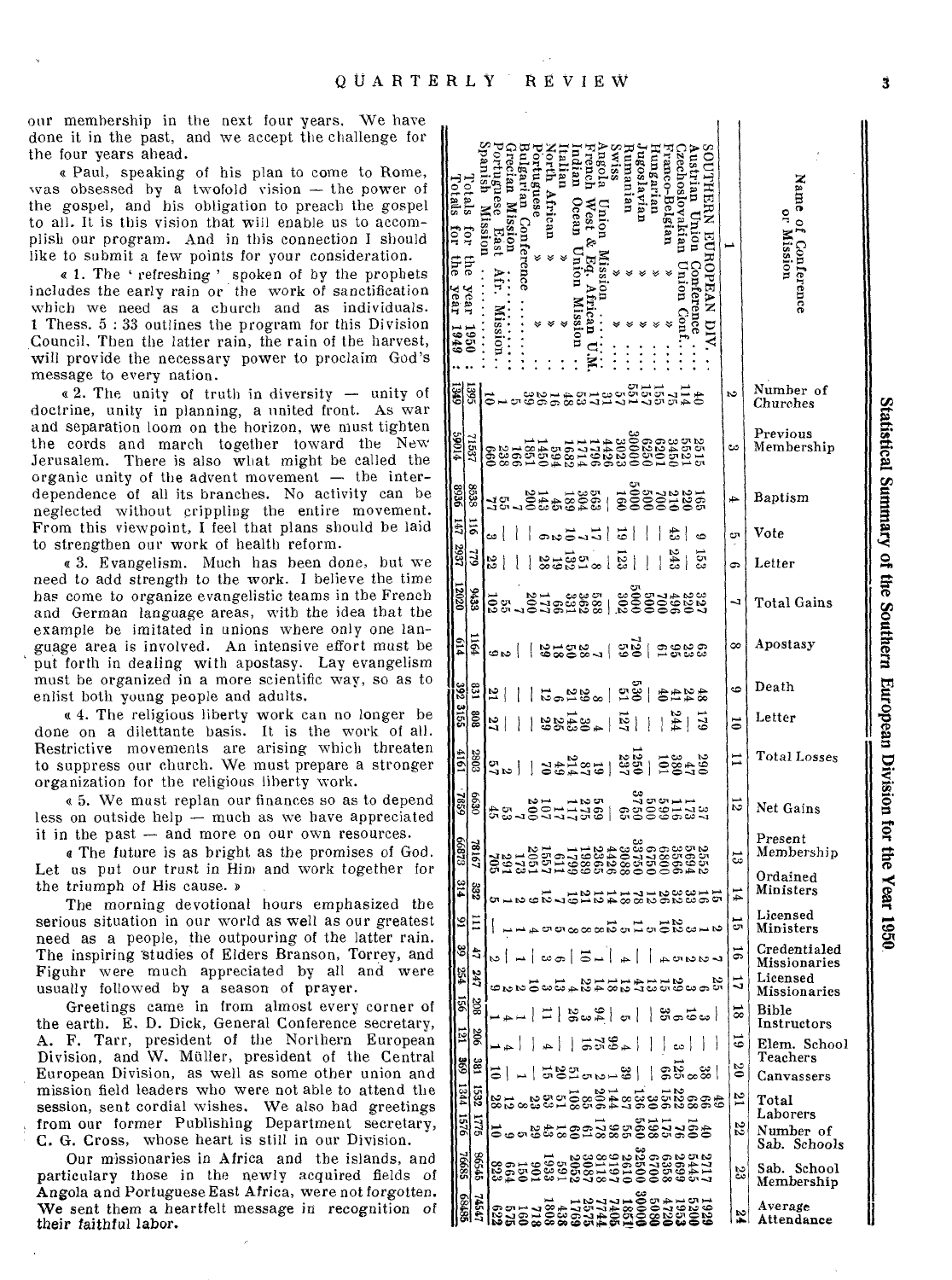The secretary presented a statistical report which showed constant progress in soul winning. During 1949, 9,691 persons were baptized, and the reports for the first three quarters of 1950, which were not all complete, showed 7,431 souls added to our churches during this period. We feel sure that the final reports of baptisms for the year 1950 will exceed the 10,000 mark. At the end of the year the total membership by unions and mission fields was 66,873, and at the end of nine months of 1950, 76,163. Of course, a little more than four thousand members have been added by the annexing of the Angola Union Mission and Portuguese East Africa to our Division.

These figures represent faithful and self-sacrificing work on the part of workers and church members. We thank God for these loyal men and women in our fields and churches, and for what they have attained with the help of God. At present 1,912 workers are engaged in our Division, and there are 1,387 churches in the various fields. But although the results attained reioice our hearts, we cannot remain satisfied when we realize that 260 million souls for whom Christ died are still to be warned in our Division. This large mass of population is a constant challenge to us.

The Division treasurer also presented a good financial report, which was unanimously adopted. We could not help giving voice to our gratitude, especially to the General Conference for the allowances made us and for their comprehensive attitude toward our problems, and it was voted to express to the General Conference Committee our loyal and inalterable attachment to the advent message and to the organization. Our thanks go also to our workers and church members in the field who during the past year have again given proof of their spirit of liberality.

The various departments also gave fine reports showing the hand of God in the different phases of the work.

Department of Education. Evidences of progress cited by 0. Schuberth include first steps toward religious instruction for all our children, a new church school in Berne, and another contemplated for Rouen. Enrollments in the Collonges and Italian training school continue steady; the Portuguese seminary, which was closed by the authorities, is now giving only a few Bible courses ; on the other hand, the Austrian school has doubled its enrollment. The schools in the Indian Ocean territory are flourishing.

Home Missionary Department. F. Charpiot, Department secretary, gave an account of the lay evangelism being carried on in the Division. A number of examples were cited, among them a sister in Paris who has won twenty-six adults to the truth. During the year 1949, 936 souls were won by laymen. The number of missionary contacts made was 185,860. Reports missionary contacts made was 185,860. indicated that 175,600 Bible readings were given and 385,259 pieces of literature distributed. Encouraging results were reported from the Ingathering and Big Week campaigns.

Ministerial Association. The report was presented by A. Meyer. This mid-century year has marked the beginning of a real evangelistic revival spirit among the workers. The outstanding event of the year was the great Ministerial Association convention which preceded the General Conference session in San Francisco. The Division workers' convention to take place July 16-21, 1951, will be the first of its kind, and Elder Meyer urged that a special effort be made to enable as many evangelistic workers as possible to attend.

Publishing Department. Inasmuch as C.G. Cross had left the field in October, the report was presented by F. Charpiot, newly appointed secretary of the Department. Literature amounting to \$ 385,897.07 was delivered during the first nine months of 1950. In order to accomplish this result, the colporteurs worked a total of 306,906 hours. Elder Charpiot paid tribute

| Report of the Home Missionary Department of the Southern European Division |  |  |  |  |  |
|----------------------------------------------------------------------------|--|--|--|--|--|
|----------------------------------------------------------------------------|--|--|--|--|--|

For the Year 1950

|                                                                                                                                                                                                                                           | ustrian<br>I. C.<br>⊲⊳              |                               | ဟ⊃                                 |            | ⊭∝க            | Ĕ<br>ਚ        |                                                   |              |                                          | 문<br>5<br>ā,<br>an.<br>m<br>ಬ್≍ |                                             |
|-------------------------------------------------------------------------------------------------------------------------------------------------------------------------------------------------------------------------------------------|-------------------------------------|-------------------------------|------------------------------------|------------|----------------|---------------|---------------------------------------------------|--------------|------------------------------------------|---------------------------------|---------------------------------------------|
| Number added to union membership since last<br>report as a result of lay members' missionary<br>work<br>Number of churches and companies reporting                                                                                        | 111<br>39                           | 44<br>38                      | 36<br>51                           |            | 575<br>178     | 176<br>34     | 162<br>41                                         | 13           | 13                                       |                                 | 1,104<br>411                                |
| Churches holding first Sabbath missionary<br>service $\ldots \ldots \ldots \ldots \ldots \ldots \ldots \ldots \ldots \ldots \ldots$<br>Churches holding weekly missionary service<br>Churches conducting training classes $\ldots \ldots$ | 38<br>34<br>12                      | 19                            | 47<br>$\frac{40}{2}$               |            |                | 33            | 45<br>45<br>16                                    | 12           | 13<br>13                                 | 10                              | 217<br>149<br>43                            |
| Churches with one or more service companies<br>in operation<br>Institutes, rallies, and conventions held<br>Persons reporting missionary work<br>Bible readings and gospel meetings conducted<br>Missionary contacts                      | 34<br>22<br>742<br>14,676<br>29.910 | 13<br>1,641<br>6,153<br>7,151 | 53<br>15<br>619<br>5,278<br>10,697 | 313<br>359 | 1,818<br>3,553 | 476.          | 1,292<br>12,894 25,271<br>12,305 18,683           |              | 4,275 17,142 2,708<br>4,412 17,754 3,966 | 10<br>260                       | $^{101}_{50}$<br>5,030<br>90.528<br>108,790 |
| Pieces missionary literature distributed<br>Enrollments in Bible Correspondence Schools                                                                                                                                                   | 52,836<br>12,359<br>992             | 99,432<br>3,014               | 214,317<br>6,030<br>544            | 98<br>303  | 2,405<br>3,499 | 10,256<br>804 | 14,654 62,331 23,826 24,225 1,310<br>5,504<br>976 | 2,570<br>116 | 3,870 1,107                              |                                 | 495,434<br>48,512<br>3,432                  |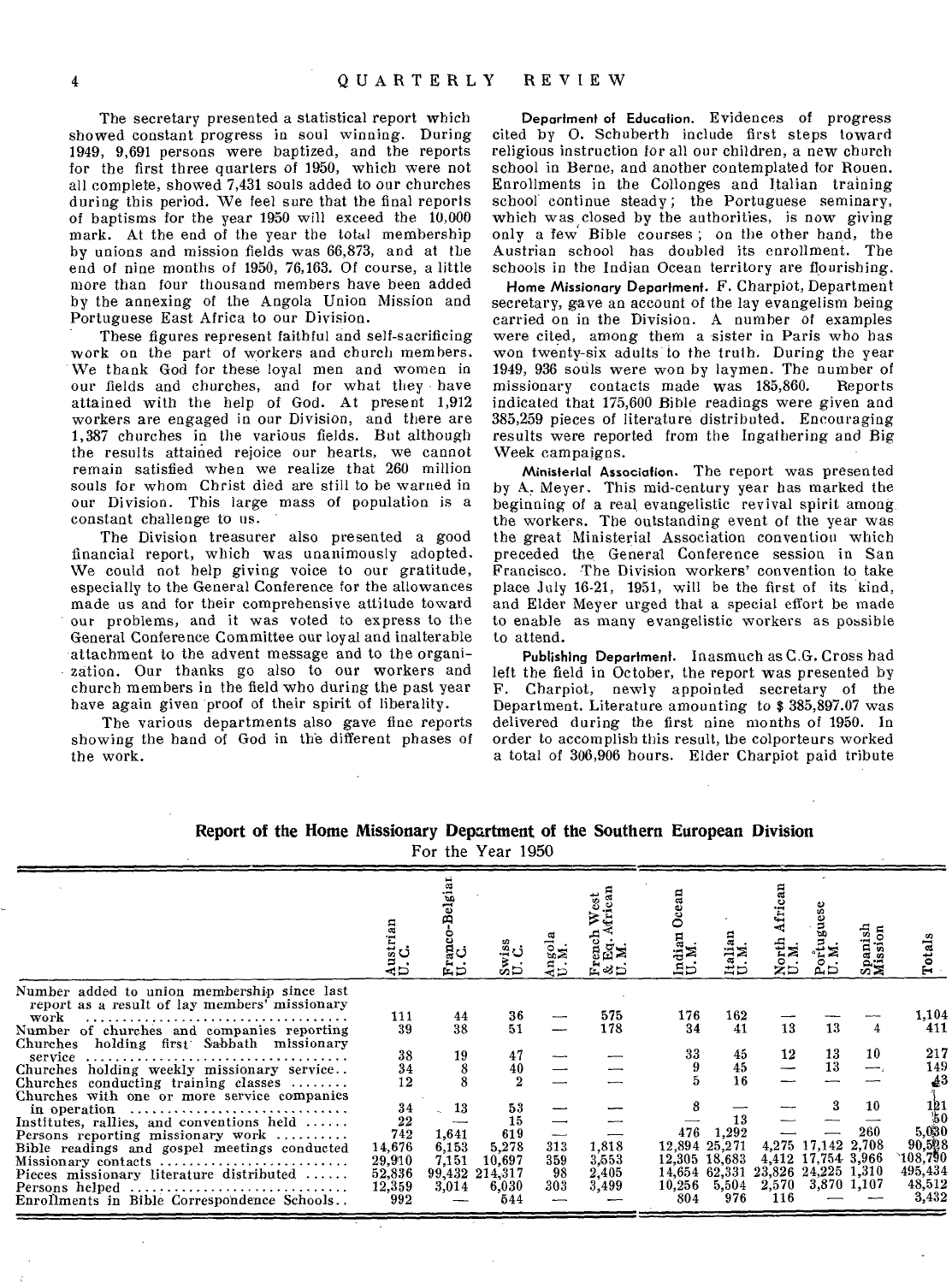|  |  |  |  |  | Report of the Missionary Volunteer Department of the Southern European Division |  |  |  |  |  |
|--|--|--|--|--|---------------------------------------------------------------------------------|--|--|--|--|--|
|--|--|--|--|--|---------------------------------------------------------------------------------|--|--|--|--|--|

For the Year 1950

|                                                                                                                                                                                                                                                                                    | Austrian<br>U. Conf.      | Czechoslovaki<br>U. C.                    | o-Belgian<br>ğd<br>Ė5.               | Hungarian<br>U.C.<br>ن'                       | goslavian<br>C.<br>ಸೆರ | Rumanian<br>U.C.         | Swiss<br>U.C.                  | h West<br>African<br>ench<br>$M$ : $\stackrel{A}{M}$<br>⊊ళ⊃ | Ocean<br>$\overline{\mathbf{a}}$<br>a<br>é۵ | Italian<br>U.M.                                                                                                                              | African<br>North<br>U.M.           | Portuguese<br>U.M.                         |    |                                                                                                                                                                                                                                                                                                                                                                                                                                                                                       | Bulgarian<br>M.<br>Grecian<br>Spanish<br>Spanish | Tearly<br>Average and<br>otals 1950<br>≻ৰ≓        |
|------------------------------------------------------------------------------------------------------------------------------------------------------------------------------------------------------------------------------------------------------------------------------------|---------------------------|-------------------------------------------|--------------------------------------|-----------------------------------------------|------------------------|--------------------------|--------------------------------|-------------------------------------------------------------|---------------------------------------------|----------------------------------------------------------------------------------------------------------------------------------------------|------------------------------------|--------------------------------------------|----|---------------------------------------------------------------------------------------------------------------------------------------------------------------------------------------------------------------------------------------------------------------------------------------------------------------------------------------------------------------------------------------------------------------------------------------------------------------------------------------|--------------------------------------------------|---------------------------------------------------|
| $\lceil$ umber of societies<br>$\lceil$ umber of societies reporting<br>'otal membership (all classes)<br>Number reporting<br>otal of Senior and Junior young'.<br>people baptized, regardless of who                                                                              | 22<br>13<br>241<br>141    | 75<br>--<br>1700                          | 42<br>26<br>715<br>41                | 77<br>--                                      | 75                     | 300<br>1597 1500 11000   | 24<br>11<br>546<br>70          | 6<br>3<br>3000                                              | 20<br>14<br>349<br>100                      | 31<br>23<br>635<br>355                                                                                                                       | 7<br>6<br>$\overline{\phantom{0}}$ | 25<br>24<br>136 1075 500 50 302<br>118     | 25 | 3                                                                                                                                                                                                                                                                                                                                                                                                                                                                                     | 9                                                | 741<br>120<br>23346<br>825                        |
| labored for them $\ldots, \ldots, \ldots$                                                                                                                                                                                                                                          | 62                        |                                           | 91                                   |                                               |                        |                          | 47                             | 154                                                         | 42                                          | 21                                                                                                                                           | 13                                 | 51                                         |    | $20 - 22$                                                                                                                                                                                                                                                                                                                                                                                                                                                                             |                                                  | 523                                               |
| Number baptized whom young peo-<br>ple had a part in winning $\ldots$ .                                                                                                                                                                                                            | 34                        |                                           | 54                                   |                                               |                        |                          | 2                              | 11                                                          |                                             | 6                                                                                                                                            |                                    | 16                                         |    |                                                                                                                                                                                                                                                                                                                                                                                                                                                                                       |                                                  | 125                                               |
| Number belonging to missionary<br>bands                                                                                                                                                                                                                                            | 35                        |                                           | 220                                  |                                               |                        |                          |                                |                                                             |                                             |                                                                                                                                              |                                    | 201                                        |    |                                                                                                                                                                                                                                                                                                                                                                                                                                                                                       |                                                  | 456                                               |
| <b>REPORT OF MISSIONARY WORK :</b><br>Number of Bible readings or gospel<br>meetings held $\dots\dots\dots\dots\dots\dots$<br>Number of missionary contacts $\dots$<br>Number of persons helped $\ldots \ldots \ldots$ 1237<br>Literature distributed $\dots\dots\dots\dots$ 10942 | 1484<br>3243              | $\overline{\phantom{a}}$                  | $-582$<br>$-2086$<br>644<br>$-40462$ |                                               |                        | $\overline{\phantom{a}}$ | 448<br>917<br>2665<br>$-30086$ | 3247<br>3055<br>1863<br>263                                 | 3580<br>4077<br>540<br>4122                 | 6760<br>4506<br>1284<br>52765                                                                                                                |                                    | 690 14824<br>775 26064<br>$856$ 7568 — — — |    | $\begin{tabular}{lllllllllll} \toprule & \multicolumn{1}{l}{} & \multicolumn{1}{l}{} & \multicolumn{1}{l}{} & \multicolumn{1}{l}{} & \multicolumn{1}{l}{} & \multicolumn{1}{l}{} & \multicolumn{1}{l}{} & \multicolumn{1}{l}{} & \multicolumn{1}{l}{} & \multicolumn{1}{l}{} & \multicolumn{1}{l}{} & \multicolumn{1}{l}{} & \multicolumn{1}{l}{} & \multicolumn{1}{l}{} & \multicolumn{1}{l}{} & \multicolumn{1}{l}{} & \multicolumn{1}{l}{} & \multicolumn{1}{l}{} & \multicolumn{$ |                                                  | 31615<br>44723<br>21474<br>$484890154$ - - 223642 |
| DEVOTIONAL AND EDUCATIONAL:<br>Number observing the Morning<br>Watch<br>Number completing Bible Year and                                                                                                                                                                           | 154                       |                                           | 102                                  |                                               |                        |                          | 132                            | 429                                                         | 88                                          | 178                                                                                                                                          | 65                                 | 302                                        |    |                                                                                                                                                                                                                                                                                                                                                                                                                                                                                       |                                                  | 1450                                              |
| Character Classics<br>Number taking Reading Course                                                                                                                                                                                                                                 | 20<br>20                  |                                           | 49<br>43                             |                                               |                        |                          | 33<br>43                       | 56                                                          | 25<br>$\boldsymbol{2}$                      | 36<br>25                                                                                                                                     | 9<br>$\mathbf{I}$                  | 159<br>51                                  |    |                                                                                                                                                                                                                                                                                                                                                                                                                                                                                       |                                                  | 387<br>185                                        |
| <b>FINANCIAL :</b><br>Differings local society work  \$<br>ngathering for Missions  \$<br>$\texttt{Off}$ erings special projects  \$                                                                                                                                               | 136,02<br>368,12<br>17.47 | $\overline{\phantom{a}}$<br>$\frac{1}{2}$ | 82,14<br>$-3006-$<br>154,50          | $\overline{\phantom{a}}$<br>$\hspace{0.05cm}$ |                        | $\overline{\phantom{a}}$ | $-3326,80$<br>610,66           | $\frac{1}{2}$                                               | $\frac{1}{2}$ and $\frac{1}{2}$             | $79,57$ $8,41$ $18,04$ $53,51$ - $1,87$ - -<br>$77,22$ 451,50 794,10 451,50 759,05 - -<br>$135.30 \quad 48.45 \quad 321.95 \quad \text{---}$ |                                    |                                            |    |                                                                                                                                                                                                                                                                                                                                                                                                                                                                                       |                                                  | 379.56<br>9234.19<br>1288,33                      |

to the work of Elder Cross during the past two vears. He stated that the success of the colporteur work is a sign of the times, and appealed for the prayers and support of the field leaders.

Radio Work. New stations over which the religious as well as the educational program is to be broadcast have been added to the others already carrying it. We were especially happy to launch last June the Italian Voice of Hope program over Radio Monte Carlo. Even in the far-distant mission island of Réunion, the Voice of Hope program as well as the educational program nas been started; the latter also over Radio Mauritius. The Bible Correspondence schools now list 31,505 enrollments, of which 8,840 are following the course regularly. During the first nine months of 1950, 129 persons were added to the church by baptism as a result of the radio and Bible Correspondence School work. We are convinced that the hand of God is in this work.

Sabbath School Department. Quoting from a Roman Catholic critic of our movement who calls the Sabbath school the  $\alpha$  masterpiece of the system,  $\nu$  A. D. Gomes presented a report of its achievements in recent years. The Sabbath school membership has increased 17,302 over that for 1948. Offerings amounted to \$79,861 in 1947, \$94,262 in 1948, and \$97,780 in 1949. While there is a great deal of room for improvement, the Sabbath School Department has made progress.

Y. P. M. V. Department. The prophecy of Joel that in the last days « your young men shall see visions » is being fulfilled today, according to J. J.

Aitken, secretary of this Department. The 27,000 voung people of the Southern European Division are catching new visions of what can be done in winning souls. Open-air meetings are being conducted by young people in Brussels and Paris, with good results. Elder Aitken stated that youth evangelism is the most economical plan ever devised for winning new members to the church. Junior and senior camps have resulted in many decisions for baptism.

We do not have space here to publish all the resolutions adopted during the Council, but some of the most important follow.

### Revival and Reformation

WHEREAS. The situation of the world as a whole is extremely critical at the present moment, and that of the church is becoming more and more difficult, and

WHEREAS, We are conscious of the solemn responsibility resting on all ministers and workers in the present circumstances, to give to the world and the church the message for this time, and

WHEREAS, We recognize gratefully the spiritual benefits which the revival has already brought to many workers and to many churches, but on the other hand we are convinced that the «times of refreshing » spoken of in the Scriptures are now due,

We hereby solemnly resolve to seek the Lord with all our hearts; to put out of our lives everything which might obstruct the outpouring of the Holy Spirit, who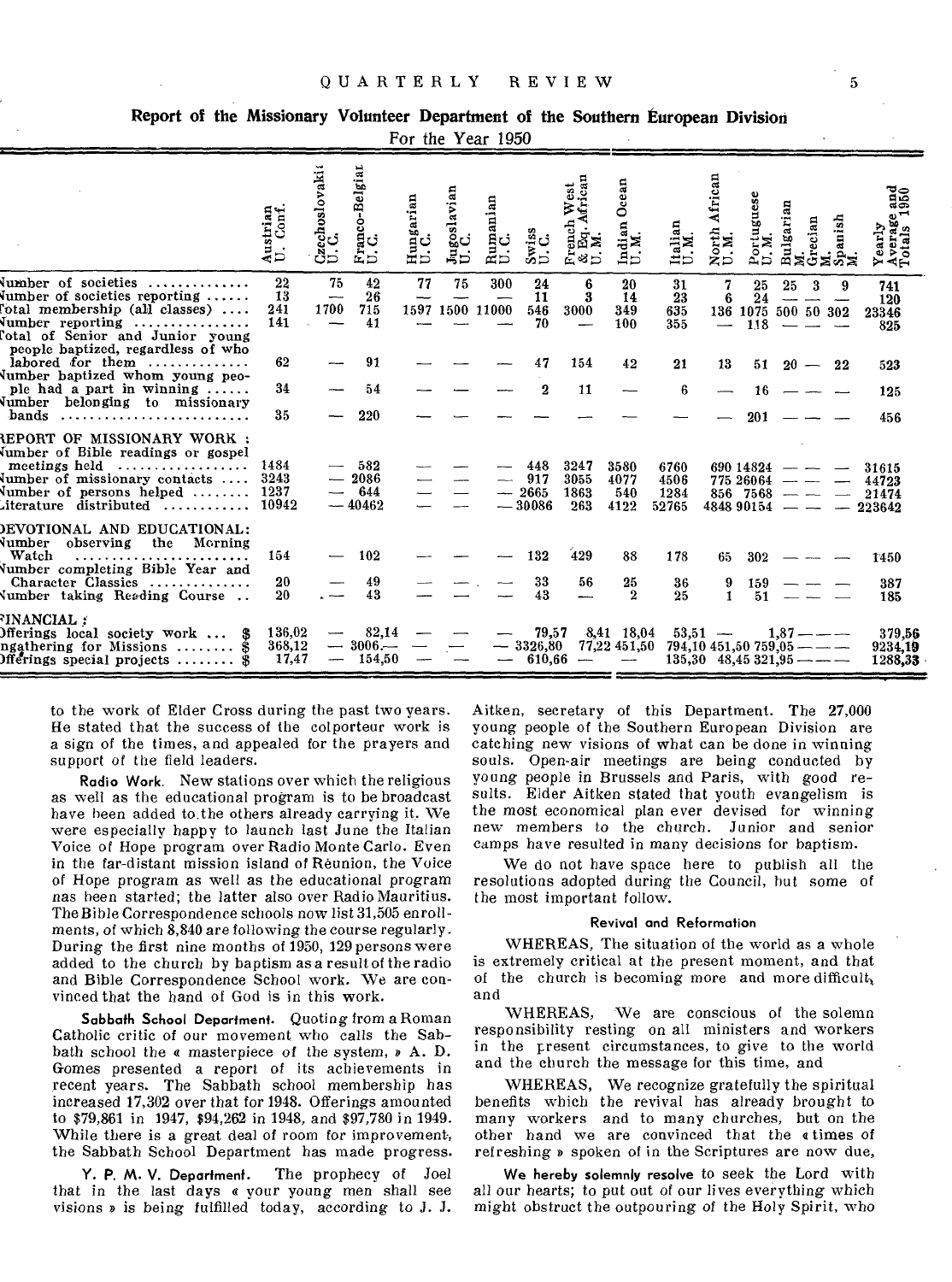| Name of Conference<br>or Mission                                                                                                                                                                                     | Previous<br>Membership<br>ัธ<br>Number<br>Churches                                                             | Baptism<br>Vote                                                            | Letter                                                       | Gains<br>Total                                                                                          | Apostasy<br>Death                                    | Letter                                   | Total Losses                               | Gain<br><b>Net</b>                                                    | Present<br>Membership                                                          | Ministers<br>Lic. Ministers<br>Ord.                                                                                                                        | Credentialed<br>Missionaries                                                                 | Licensed<br>Missionaries                                | Elem. School<br>Teachers<br>Instr.<br>Bible                                                      | Laborers<br>Canvassers<br><b>Total</b>                                                                            | Number of<br>Sab. Schools                     | Sab. School<br>Membership                           | Arrage                                                  |
|----------------------------------------------------------------------------------------------------------------------------------------------------------------------------------------------------------------------|----------------------------------------------------------------------------------------------------------------|----------------------------------------------------------------------------|--------------------------------------------------------------|---------------------------------------------------------------------------------------------------------|------------------------------------------------------|------------------------------------------|--------------------------------------------|-----------------------------------------------------------------------|--------------------------------------------------------------------------------|------------------------------------------------------------------------------------------------------------------------------------------------------------|----------------------------------------------------------------------------------------------|---------------------------------------------------------|--------------------------------------------------------------------------------------------------|-------------------------------------------------------------------------------------------------------------------|-----------------------------------------------|-----------------------------------------------------|---------------------------------------------------------|
| 1                                                                                                                                                                                                                    | 3<br>$\mathbf{2}$                                                                                              | 5<br>4                                                                     | 6                                                            | 7                                                                                                       | 8<br>9                                               | 10                                       | -11                                        | -12                                                                   |                                                                                | 13 14 15                                                                                                                                                   | 16                                                                                           |                                                         | 17 18 19 20                                                                                      | 21                                                                                                                | 22                                            | 23                                                  |                                                         |
| <b>EUROPEAN</b><br>DIV.<br><b>SOUTHERN</b><br>AUSTRIAN UNION CONF.<br>Danube Conference<br>Alpine <sup>-</sup><br>$\boldsymbol{\mathcal{P}}$<br>Total:                                                               | 21 1431<br>19 1145<br>40 2576                                                                                  | 12<br>$\mathbf{1}$<br>1<br>1<br>13<br>$\mathbf{2}$                         | 17<br>24<br>41                                               | 30 15<br>26<br>$\boldsymbol{2}$<br>56 17                                                                | 9<br>$\mathbf{2}$<br>$\overline{11}$                 | 22<br>-30<br>$\overline{52}$             | 34                                         |                                                                       | $46 - 16$ 14 15<br>$-8$ 1137<br>$80 - 24$ $2552$ $16$                          | 3<br>7<br>1<br>6<br>$\mathbf{1}$                                                                                                                           | $\boldsymbol{2}$<br>$\overline{\phantom{m}}$<br>$\overline{\phantom{0}}$<br>$\boldsymbol{2}$ | 2<br>$\boldsymbol{2}$<br>$\overline{6}$                 | $2 - 20$<br>$2 \quad 1 \quad - \quad 18$<br>$-3-$                                                | 7<br>32<br>27<br>$\overline{38}$<br>66                                                                            | 21<br>19<br>40                                | 1456<br>1261<br>2717                                | $-10$<br>8<br>19:                                       |
| CZECHOSLOVAKIAN U. C.                                                                                                                                                                                                |                                                                                                                |                                                                            |                                                              |                                                                                                         |                                                      |                                          |                                            |                                                                       |                                                                                |                                                                                                                                                            |                                                                                              |                                                         |                                                                                                  |                                                                                                                   |                                               |                                                     |                                                         |
| Total:<br>$FRANCO-BELGIAN U. C. \ldots$<br>Conference<br>Belgian<br>.<br>East France<br>$\boldsymbol{v}$<br>North France<br>.<br>X)<br>South France<br>.<br>»<br>South West France »<br>.<br>Total:                  | 114 5694<br>876<br>13<br>16 458<br>18 1081<br>920<br>22<br>6 163<br>75 3498                                    | 18<br>6<br>-7<br>3<br>21<br>9<br>5<br>4<br>$55\,18$                        | 11<br>4<br>57<br>7<br>$\boldsymbol{2}$                       | 35 10<br>$11 -$<br>81 13<br>21<br>$\overline{\phantom{a}}$<br>$\mathbf{1}$<br>6<br>$31$ 154 24          | 6<br>1<br>1<br>1,<br>g                               | 13<br>8<br>20<br>12<br>53                | 29<br>-9<br>34<br>13<br>-1<br>86           | 6<br>$\boldsymbol{2}$<br>8<br>5                                       | 569433<br>882<br>460<br>47 11 28 10<br>928<br>- 168<br>68 35 66 32             | 3<br>3<br>2<br>7<br>4<br>3<br>3<br>7<br>3<br>7<br>-3<br>$\boldsymbol{2}$<br>22                                                                             | $\boldsymbol{2}$<br>1<br>$\bf{2}$<br>$\mathbf{1}$<br>1<br>5                                  | $\overline{\mathbf{2}}$<br>7<br>7<br>$\mathbf{2}$<br>29 | $319 - 8$<br>$- - -$<br>$5 - 111$<br>1 10<br>$\boldsymbol{2}$<br>$-43$<br>4<br>1 50<br>— 11<br>6 | 8<br>30<br>24<br>69<br>73<br>18<br>3 1 2 5 2 2 2                                                                  | 68 160<br>- 14<br>-16<br>18<br>22<br>-6<br>76 | 5445<br>840<br>466<br>862<br>456<br>75<br>2699      | 52 <sub>0</sub><br>6<br>3.<br>6<br>2<br>$\overline{19}$ |
| $HUNGARIAN$ U. $C.$                                                                                                                                                                                                  |                                                                                                                |                                                                            |                                                              |                                                                                                         |                                                      |                                          |                                            |                                                                       |                                                                                |                                                                                                                                                            |                                                                                              |                                                         |                                                                                                  |                                                                                                                   |                                               |                                                     |                                                         |
| Total :<br>JUGOSLAVIAN U. C.                                                                                                                                                                                         | 155 6800                                                                                                       |                                                                            |                                                              |                                                                                                         |                                                      |                                          |                                            |                                                                       | 6800 26 10                                                                     |                                                                                                                                                            | $\overline{4}$                                                                               |                                                         | $15\,35 - 66\,156\,175$                                                                          |                                                                                                                   |                                               | 6358                                                | $\overline{47}$                                         |
| Total :                                                                                                                                                                                                              | 157 6750                                                                                                       |                                                                            |                                                              |                                                                                                         |                                                      |                                          |                                            |                                                                       | 6750 12                                                                        | -5                                                                                                                                                         |                                                                                              |                                                         | $13 - -$                                                                                         |                                                                                                                   | 30 198                                        | 6700                                                | 50                                                      |
| RUMANIAN U. $C_{n}$<br>Total:                                                                                                                                                                                        | $551\,33000\,1000 - -1000\,120\,130 - 250\,750\,33750\,78\,11$                                                 |                                                                            |                                                              |                                                                                                         |                                                      |                                          |                                            |                                                                       |                                                                                |                                                                                                                                                            | $\hspace{0.05cm}$                                                                            |                                                         | $47 - -$                                                                                         |                                                                                                                   |                                               | 136 560 32500 300                                   |                                                         |
| $SWISS$ U. $C.$<br>German Swiss Conference<br>Leman<br>$\boldsymbol{\Sigma}$<br>Total:                                                                                                                               | 32 1891<br>25 1212<br>57 3103                                                                                  | 8<br>2<br>2<br>17<br>$\overline{4}$<br>25                                  | 32<br>7<br>39                                                | 42 10<br>26<br>- 6<br>$68^{16}$                                                                         | 8<br>7.<br>15                                        | 34<br>18<br>52                           | 31                                         |                                                                       | $52 - 10$ 1881 10<br>$-5\,1207$<br>$83 - 15$ 3088 18                           | 2<br>1<br>$\boldsymbol{2}$<br>$\overline{2}$<br>6<br>5                                                                                                     | $\boldsymbol{2}$<br>$\boldsymbol{2}$<br>$\overline{4}$                                       | $\mathbf{7}$<br>5<br>$\overline{12}$                    | 3<br>1 22<br>$\bf{2}$<br>$3\quad17$<br>$\overline{5}$<br>439                                     | 3<br>47<br>37<br>$\overline{87}$                                                                                  | 31<br>24<br>55                                | 1618 10<br>992<br>2610                              | -81<br>18                                               |
| ANGOLA UNION MISSION<br>Bongo Mission $\cdots$<br>Cuale<br>.<br>»<br>Luz<br>. <i>. .</i><br>X)<br>Lucusse<br>.<br>$\boldsymbol{\mathcal{D}}$<br>Nova Lisboa Mission<br>$Ovinbundu$ Outschools $\dots\dots$<br>Total: | 4 1142<br>179<br>$\mathbf{1}$<br>$\mathbf{1}$<br>321<br>1<br>57<br>$\mathbf{1}$<br>68<br>23 2659<br>31 4426    |                                                                            |                                                              |                                                                                                         |                                                      |                                          |                                            |                                                                       | 1142<br>179<br>321<br>57<br>68<br>2659<br>44 26                                | 3<br>2<br>3<br>1<br>4<br>1<br>8<br>3<br>14<br>12                                                                                                           | $\overline{\phantom{a}}$                                                                     | 1<br>2<br>1<br>18                                       | $11 - 10 -$<br>$-17$<br>$-23$<br>-6<br>43<br>99                                                  | 26<br>$\overline{\phantom{a}}$<br>21<br>30<br>$\overline{\phantom{0}}$<br>$\boldsymbol{2}$<br>1<br>56<br>1<br>144 | 98                                            | 9197                                                | 74                                                      |
| FRENCH WEST AND EQ. AFR.<br>Batouri Mission<br>Kribi<br>»<br>Maroua<br>»<br>Nanga-Eboko »<br>Sangmelima »<br>. <i>.</i><br>Total :                                                                                   | 4<br>511<br>3<br>-189<br>$\mathbf 2$<br>183<br>847 187<br>6<br>$\boldsymbol{2}$<br>257<br>17 1987 381          | 79<br>29<br>48<br>38                                                       |                                                              | 86<br>29<br>48<br>187<br>38<br>$\overline{7}$ 388<br>$\overline{2}$                                     | 2<br>$\mathbf 2$<br>4<br>6                           | 2                                        | 4                                          | 82<br>29<br>48<br>38                                                  | 593<br>218<br>231<br>6 181 10 28<br>295<br>2 10 387 23 65                      | $\boldsymbol{2}$<br>$\boldsymbol{2}$<br>3<br>2<br>1<br>$\mathbf{1}$<br>$\overline{\mathbf{4}}$<br>2<br>$\boldsymbol{2}$<br>$\mathbf{1}$<br>$\overline{12}$ | 1<br>Ť                                                                                       | $\mathbf{1}$<br>$\boldsymbol{2}$                        | 4 37 10<br>3<br>6<br>8<br>$\boldsymbol{2}$<br>7 40 28<br>6 29<br>14 94 75                        | 55<br>14<br>$\overline{\phantom{m}}$<br>13<br>2<br>84<br>$\overline{\phantom{0}}$<br>40<br>$2\,206$               | 67<br>6<br>21<br>74<br>10<br>178              | 3154<br>$372^{\circ}$<br>764<br>3264<br>564<br>8118 | 30<br>21<br>-91<br>30,<br>4<br>77                       |
| INDIAN OCEAN UN. MISSION<br>Madagascar Mission<br>Mauritius<br>≫<br>Reunion<br>≫<br>.<br>Seychelles<br>$\gg$                                                                                                         | 33<br>13 804 26<br>6 192<br>81<br>1                                                                            | $734 \; 128 -$<br>$36 -$                                                   | $\overline{\phantom{a}}$<br>$\mathbf{1}$                     | 23 151<br>$\mathbf{1}$<br>26<br>5<br>37<br>1                                                            | 4<br>5<br>2<br>$\overline{13}$                       | $\overline{\phantom{0}}$                 | 14 19 132<br>$2 \quad 12$<br>3<br>2        | - 14<br>- 34<br>- 2                                                   | 866<br>818<br>226<br>79<br>36 178 1989 21                                      | 5<br>1<br>8<br>5<br>$\overline{2}$<br>5<br>$\boldsymbol{2}$<br>$\overline{\phantom{0}}$<br>1                                                               | 10<br>$-\rightarrow$<br>10                                                                   | 12<br>8<br>1<br>1<br>22                                 | 1<br>7<br>9<br>-1<br>1<br>$3\overline{16}$                                                       | 6<br>47<br>4<br>$\mathbf{1}$<br>26<br>4<br>2<br>$\overline{5}$<br>85                                              | 35<br>18<br>5<br>з<br>61                      | 1819<br>927<br>251<br>90<br>3087                    | 16<br>6.<br>$2^{\cdot}$<br>25'                          |
| Total :<br>ITALIAN UNION MISSION<br>Central Italian Mission<br>North Italian<br>.<br>≫<br>South Italian<br>$\boldsymbol{z}$<br>Total :                                                                               | 53 1811 190<br>482<br>11<br>13<br>552<br>24<br>751<br>48 1785                                                  | 5<br>10<br>4<br>$\mathbf{1}$<br>17<br>32<br>5                              | $24\overline{214}$<br>-17<br>10<br>12<br>39                  | 7<br>22<br>-1<br>24<br>5<br>7<br>30<br>76 13                                                            | 1<br>4<br>1<br>$\overline{6}$                        | 16<br>23<br>-9<br>11<br>43               | 25<br>18<br>19<br>62                       | $\frac{1}{2}$<br>$\overline{\phantom{a}}$<br>$\overline{\phantom{a}}$ | 479<br>558<br>762<br>1799<br>19                                                | 8<br>$\boldsymbol{2}$<br>- 3<br>$\mathbf{1}$<br>$6 -$<br>3<br>5<br>8                                                                                       |                                                                                              | 4<br>$\overline{\phantom{0}}$                           | 6<br>$6 \rightarrow 15$<br>$7 - 14$<br>$7-22$<br>$4\,26\,-\,51\,108$                             | 19<br>-25<br>-27<br>-37                                                                                           | -11<br>26<br>23<br>60                         | 518<br>639<br>895<br>2052                           | 42<br>5.<br>-81<br>$\overline{17}$                      |
| NORTH AFRICAN UN. MISSION<br>Algerian Mission<br>.<br>Moroccan<br>.<br>»<br>Tunisian<br>×,<br>.<br>Total :                                                                                                           | 10<br>-426<br>$\overline{4}$<br>128<br>$\boldsymbol{2}$<br>70<br>624<br>$\overline{16}$                        | 3<br>$\boldsymbol{2}$<br>-- -<br>$1 -$<br>$\overline{4}$<br>$\overline{2}$ | 3<br>1<br>$\overline{4}$                                     | 8<br>5<br>13<br>-1<br>$\boldsymbol{2}$<br>$\overline{\phantom{0}}$<br>$\overline{10}$<br>$\overline{9}$ | 1<br>1<br>$\overline{\phantom{a}}$<br>$\overline{2}$ | 10<br>1<br>1<br>$\overline{12}$          | 3<br>1<br>$\overline{23}$                  | $19 - 14$<br>$\overline{\phantom{a}}$<br>1<br>$-13$                   | 412<br>128<br>71<br>611                                                        | $\boldsymbol{2}$<br>$\boldsymbol{2}$<br>$3 \t1$<br>1.<br>$\boldsymbol{2}$<br>1<br>5<br>7                                                                   | $\boldsymbol{2}$<br>4<br>6                                                                   | 1<br>9.<br>$\mathbf{2}$<br>1<br>13                      | $-10$<br>$\overline{\phantom{m}}$<br>$\overline{\phantom{a}}$<br>$\overline{\phantom{m}}$        | 5<br>25<br>- 7<br>14<br>3<br>7<br>20<br>51                                                                        | 8<br>4<br>- 6<br>18                           | 406<br>114<br>71<br>591                             | 30<br>$\overline{4}$                                    |
| PORTUGUESE UNION MISSION<br>Portuguese Conference<br>Madeira Mission<br>Azores Mission<br>.<br>Cape Verde<br>≫<br>. <i>. .</i><br>St. Thomas<br>$\rightarrow$<br>.<br>Total:                                         | 17 1003<br>127<br>$\mathbf{1}$<br>108<br>$\overline{4}$<br>3 112<br>166<br>$\mathbf{1}$<br>$26\overline{1516}$ | 18 1<br>3<br>7<br>27<br>—∙<br>$\mathbf{1}$<br>8<br>60<br>$5^{\circ}$       | 7<br>2<br>$\boldsymbol{2}$<br>$\overline{\phantom{m}}$<br>11 | 26<br>3<br>2<br>3<br>12<br>-3<br>27 10<br>$9 -$<br>76 19                                                | 4<br>$\overline{\phantom{0}}$<br>$\mathbf{1}$<br>5   | 8<br>$\overline{\phantom{0}}$<br>3<br>11 | 15<br>3<br>3<br>13<br>1<br>35 <sub>1</sub> | $-1$<br>- 9<br>14<br>8                                                | 11 10 14<br>126<br>117<br>1 26<br>174<br>41 1557<br>12                         | 3<br>8<br>1<br>$\overline{\phantom{0}}$<br>$\mathbf{1}$<br>1<br>1<br>Ť.<br>1<br>5                                                                          | 3<br>$\overline{\phantom{0}}$<br>3                                                           | 2<br>$\mathbf{1}$<br>3                                  | 1 14<br>7<br>1<br>$\overline{\mathbf{2}}$<br>$\mathbf{1}$<br>$2 -$<br>11<br>4 15                 | 38<br>$\boldsymbol{2}$<br>$\mathbf{1}$<br>4<br>6<br>3<br>53                                                       | 19<br>5<br>5<br>6<br>8<br>43                  | 1155<br>157<br>139<br>140<br>342<br>1933            | 504<br>$\mathbf{1}$<br>12<br>14<br>35<br>180            |
| CONFERENCE<br><b>BULGARIAN</b><br>GRECIAN MISSION<br>PORTUGUESE EAST AFR. MIS.<br>$SPANISH$ $MISSION$ $\ldots$ $\ldots$ $\ldots$                                                                                     | $39 - 2051$<br>-173<br>5<br>238<br>1<br>711<br>10                                                              | $55 - -$                                                                   |                                                              | $\boldsymbol{2}$<br>55<br>$6 - 14$ 20 3                                                                 | NO REPORT<br>$\overline{\phantom{m}}$                | $\overline{\phantom{m}}$                 | 2                                          | -53                                                                   | 2051<br>173<br>291<br>$5\quad 18\quad 26\quad -6\quad 705\quad 5\ \rightarrow$ | $\overline{4}$<br>9<br>$\boldsymbol{2}$<br>1<br>$\mathbf{1}$<br>1                                                                                          | 1<br>$\overline{\phantom{0}}$<br>$\boldsymbol{2}$                                            | 10<br>2<br>$\overline{\mathbf{2}}$<br>9.                | 1<br>$-1$<br>$4 -$<br>4<br>$1 \t110$                                                             | 23<br>8<br>12<br>28                                                                                               | 29<br>5<br>9<br>10                            | 901<br>150<br>664<br>823                            | 71<br>16<br>57<br>62                                    |

# Statistical Report of the Southern European Division of S.D.A. for the Quarter Ending December 31, 1950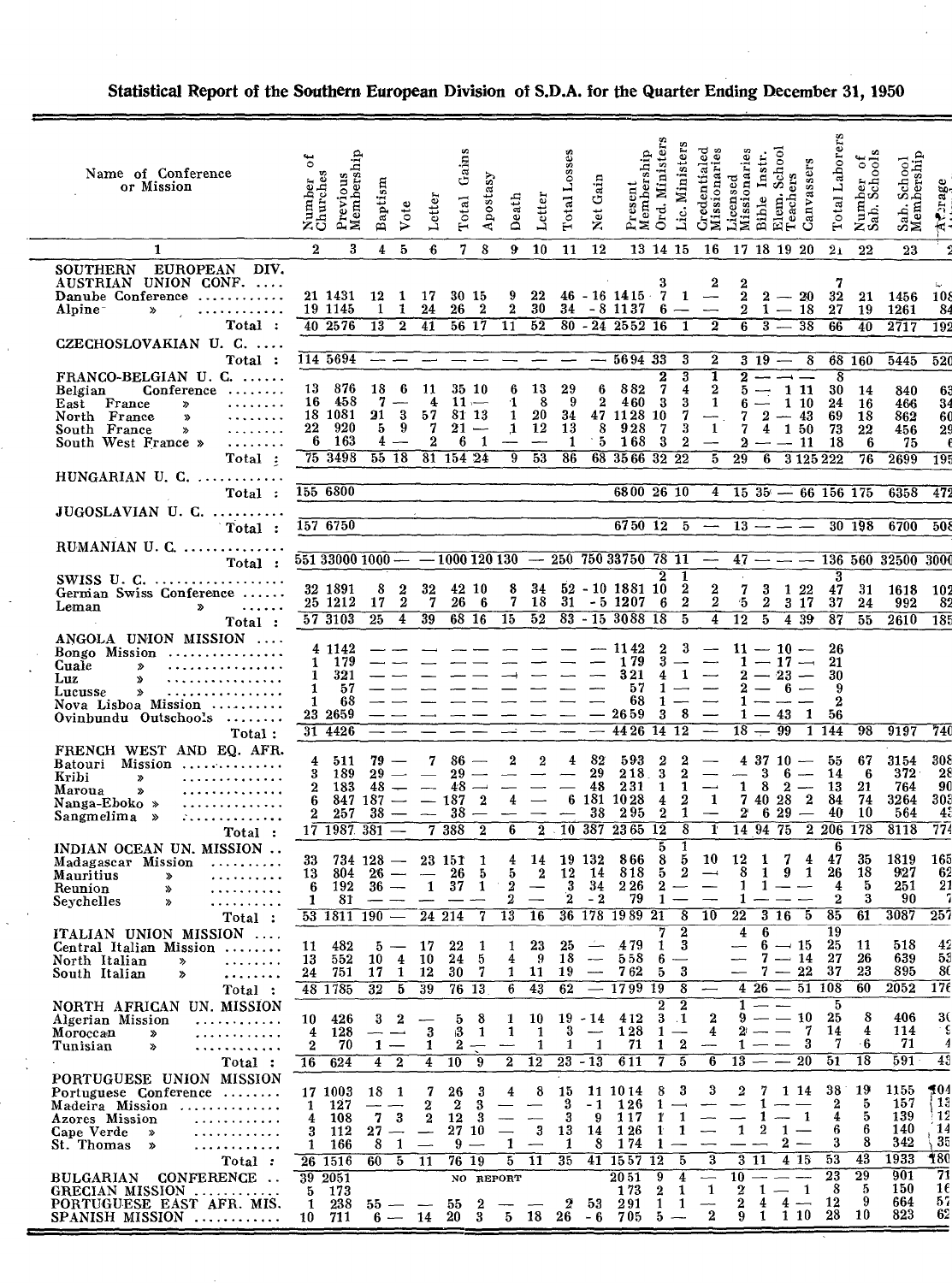| Name of Conference<br>or Mission                   | $4 - 1$<br>Number<br>Churches | ۾.<br>emb<br>⋗<br>مە | aptism<br>≃ | $\mathfrak{e}$ | etter | aims<br>ق<br>Total | postasy | Death            | etter    | ses<br>ë<br>Total | مين<br>م<br>ت<br>Xet           | ship<br>resent<br>.bet<br>Mem | ter<br>öā<br>ś | ω   |    | cen<br>SS <sub>1</sub> | ibie | 당<br>dag<br>Elem | $\overline{\mathbf{s}}$<br>anva | abo<br>Total | ह<br>ન્ડ<br>ల<br>ក្នុង<br>កំពុំ<br>Num<br>Sab. | ó<br>$\circ$<br>ಕ<br>w<br>g<br>ಀಁೱ | ω<br>.verage<br>.ttends<br>∢≺ |
|----------------------------------------------------|-------------------------------|----------------------|-------------|----------------|-------|--------------------|---------|------------------|----------|-------------------|--------------------------------|-------------------------------|----------------|-----|----|------------------------|------|------------------|---------------------------------|--------------|------------------------------------------------|------------------------------------|-------------------------------|
|                                                    | 2                             |                      |             |                |       |                    |         | 9                | 10       | $\overline{11}$   | 12                             |                               | 13 14          | -15 | 16 | 17                     | 18   | 19               | -20                             | 21           | 22                                             | 23                                 | 24                            |
| DIV.<br><b>EUROPEAN</b><br><b>SOUTHERN</b>         |                               |                      |             |                |       |                    |         |                  |          |                   |                                |                               | 15             |     |    | 25                     |      |                  |                                 | 49           |                                                |                                    |                               |
| Conference<br>Union<br>Austrian                    |                               | 40 2576              | 13          |                | 41    |                    |         |                  | 52       | 80                | $-24$                          | 2552                          | 16             |     |    |                        |      |                  | 38                              | 66           | 40                                             | 2717                               | 1929                          |
| Czechoslovakian<br>$\boldsymbol{\mathcal{P}}$<br>≫ |                               | 114 5694             |             |                |       |                    |         | NO REPORT        |          |                   |                                | 5694                          | -33            |     |    |                        |      |                  |                                 | 68           | 160                                            | 5445                               | 5200                          |
| Franco-Belgian<br>$\rightarrow$<br>»               | 75.                           | 3498                 | 55 18       |                | 81    | 154                | 24      | 9                | 53       | 86                | 68                             | 35 66                         | 32             | -22 |    | 29                     |      |                  | 3 1 2 5                         |              | 76                                             | 2699                               | 1953                          |
| Hungarian<br>»<br>≫                                | 155                           | 6800                 |             |                |       | NO.                |         | <b>REPORT</b>    |          |                   |                                | 6800                          | 26             | -10 |    | 15                     |      |                  | 66                              | 156          | 175                                            | 6358                               | 4720                          |
| Jugoslavian<br>»<br>»                              | 157                           | 6750                 |             |                |       | NO.                |         | <b>REPORT</b>    |          |                   |                                | 6750                          | 12             |     |    | 13                     |      |                  |                                 | 30           | 198                                            | 6700                               | 5080                          |
| Rumanian                                           | 551                           | 33000                | -1000       |                |       | 1000 120 130       |         |                  |          | 250               |                                | 750 33750                     | 78             |     |    |                        |      |                  |                                 | 136          | 560                                            | 32500                              | 30000                         |
| Swiss                                              | 57                            | 3103                 | 25          |                | 39    | 68                 | 16      | 15               | 52       | 83                | 15<br>$\overline{\phantom{a}}$ | 30                            | 18             |     | 4  |                        |      |                  | 39                              | 87           | 55                                             | 2610                               | 1851                          |
| Mission<br>Angola                                  | 31                            | 4426                 |             |                |       |                    |         |                  |          |                   |                                |                               | 14             |     |    |                        |      | 99               |                                 | 14           | 98                                             | 9197                               | 7405                          |
| French West and Eq.<br>Afr. U.M.                   | 17                            | 1987                 | 381         |                |       | 388                |         |                  | 2        | 10                | 387                            | 2365                          |                |     |    | 4                      |      | 75               |                                 | 206          | 178                                            | 8118                               | 7744                          |
| Indian Ocean Union Mission<br>$\ddotsc$            | 53                            | 1811                 | 190         |                | 24    | 214                |         | 13               | 16       | 36                | 178                            | 1989                          | 21             |     | 10 | 22                     |      | 16               |                                 | 85           | 61                                             | 3087                               | 2575                          |
| Italian<br>X,<br>≫<br>.                            | 48                            | 1785                 | 32          | 5              | 39    | 76                 | 13      | 6                | 43       | 62                |                                | 1799                          | -19            |     |    |                        |      |                  | 51                              | 108          | 60                                             | 2052                               | 1769                          |
| North African<br>≫                                 | 16                            | 624                  | 4           | 2<br>5         |       | 10                 | 9       | $\boldsymbol{2}$ | 12<br>11 | 23<br>35          | $-13$                          | 611                           |                | 5   | 6  |                        |      |                  |                                 | 51           | 18                                             | 591                                | 438                           |
| Portuguese<br>≫                                    | 26                            | 1516                 | 60          |                | 11    | 76                 | 19      |                  |          |                   | 41                             | 1557                          | 12             |     |    |                        |      |                  | 15                              | 53           | 43                                             | 1933                               | 1808                          |
| Bulgarian Conference<br>. <i>.</i>                 | 39                            | 2051                 |             |                |       |                    |         | NO REPORT        |          |                   |                                | 2051                          | 9              |     |    |                        |      |                  |                                 | 23           | 29                                             | 901                                | 718                           |
| Grecian Mission                                    | 5                             | 173                  |             |                |       |                    |         |                  |          |                   |                                | 173                           |                |     |    |                        |      |                  |                                 | 8            | 5                                              | 150                                | 160                           |
| Portuguese East Afr. Mission                       | 1                             | 238                  |             |                |       | 55<br>20           |         |                  | 18       |                   | 53                             | 291<br>705                    |                |     |    |                        |      |                  |                                 | 12<br>28     | 9                                              | 664                                | 575                           |
| Spanish Mission<br><b>.</b>                        | 10                            | 711                  |             |                |       |                    |         | 5                |          | 26                |                                |                               |                |     |    |                        |      |                  |                                 |              | 10                                             | 823                                | 622                           |
| FOR 4th QUARTER, 1950:<br><b>TOTALS</b>            | 1395                          | 76743 1821           |             | 36             | 260   | 2117               | 232     | 202              | 259      | 693               | 1424                           | 78167                         |                |     |    | 247                    | 208  | 206              | 381                             | 1532 1775    |                                                | 86545                              | 74547                         |
| TOTALS FOR 4th QUARTER, 1949:                      | 1349                          | 60381                | 6493        | 46             | 661   | 7200               | 129     | 51               | 528      | 708               | 6492                           | 66873314                      |                | -91 | 39 | 254                    | -156 | 121              | 369                             | 1344 1576    |                                                | 76685                              | 68485                         |

alone can bring about a genuine revival followed by a reformation among the churches and among the workers; and to invite our workers to continue and to intensify the evangelistic efforts begun in 1950, leaving no stone unturned that they may produce definite results.

### Itinerant Evangelistic Teams

WHEREAS, Special evangelistic efforts must be undertaken without delay in the large cities and towns of our Division, and

WHEREAS, These evangelistic campaigns should be conducted by workers with thorough preparation having at their disposal all the help needed,

We recommend, That the Southern European Division committee be asked to give favorable consideration to the organization, as soon as possible, of itinerant evangelistic teams, beginning with the French and German language areas.

### Evangelism

WHEREAS, We realize the shortness of the time remaining to us in which to warn a world threatened with destruction and to snatch souls from perdition, and

WHEREAS, We are reminded that e when the churches become living, working churches, . . . the windows of heaven will be open for the showers of the letter rains *(Review and Herald,* Feb. 25, 1890),

Resolved, that we intensify the evangelistic activity begun in 1950.

We recommend, That a concerted and sustained effort be set in motion by the field leadership and the Home Missionary Department in cooperation with the pastors, aimed at a revival of the apostolic spirit and of missionary activity in all our churches and companies, according to the program outlined at the recent General Conference session, in order to double our membership as rapidly as possible.

Resolutions were adopted regarding a revival of health reform and the fight against such social evils as alcohol and tobacco. It was also voted to• appeal to all our leaders, workers, and members to support our medical institutions and food factories.

The nominating committee presented its recommendations concerning the leadership of union and detached missions. Changes were voted in the leadership of some fields. M. Lourinho, formerly leader of our Madeira Islands Mission, was elected president of the Angola Union Mission. E. L. Jewell will serve as secretary-treasurer of that union. E. Ferreira is now president of the Portuguese Union, replacing A. D. Gomes, Division Sabbath School Department and field secretary. D. G. Rose, formerly in charge of famine relief work in Europe, was elected president of the Spanish Mission, thus enabling I. Aguilar to devote his entire time to the training school and the Young People's Department. In the North African Union Mission, C. Dudragne was elected secretarytreasurer to replace R. Birckel, who has accepted a call to serve as secretary-treasurer of the East France Conference.

During the evening sessions our field leaders gave most encouraging reports of the activities in their fields and the success obtained during the past year.

The Sabbath program was full of interest, and most of the Italian workers as well as a number of church members from outside Rome attended the meetings. During the session we enjoyed the music furnished by the new Italian radio quartet, and on the Sabbath the Florence choir as well as the voice of our sister Grazia Lippolis-Lamuraglia gave special pleasure to the large congregation.

It is our hope that  $1951$ , in spite of the dark clouds looming on the political horizon, will be the year of the outpouring of the Holy Spirit upon God's people in this field as in the whole world, and that thousands of souls will be led to the truth.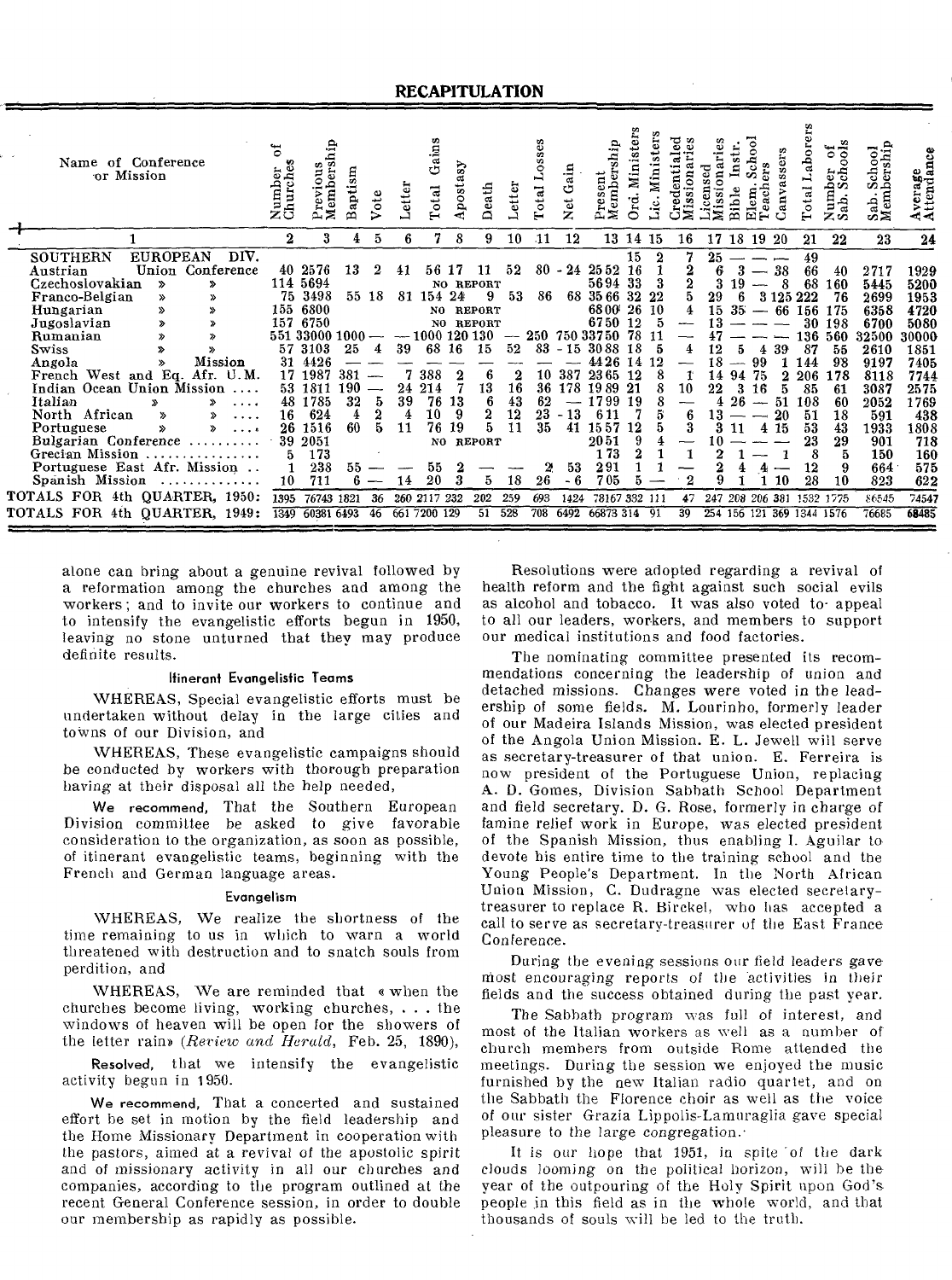# Report of the Publishing Department of the Southern European Division

# For the Year 1950

|                                                                                                                                     | Number of<br>Colporteurs<br>Average | ัธ<br>Number<br>Hours                                    | 1 of Books<br>Dollars<br>$\vec{P}$ n | Value of<br>Periodicals<br>in Dollars |                           | Sales<br>Currency<br>Total<br>of S <sub>s</sub><br>$\begin{array}{c} \text{Grand} \\ \text{Value} \\ \text{Local} \end{array}$ | Grand Totals<br>in Dollars                                                      |
|-------------------------------------------------------------------------------------------------------------------------------------|-------------------------------------|----------------------------------------------------------|--------------------------------------|---------------------------------------|---------------------------|--------------------------------------------------------------------------------------------------------------------------------|---------------------------------------------------------------------------------|
|                                                                                                                                     |                                     |                                                          |                                      |                                       |                           |                                                                                                                                |                                                                                 |
| AUSTRIAN U.C.<br>Alpine Conf.<br>Danube Conf.                                                                                       | 15<br>13                            | 15,343<br>19,350                                         |                                      |                                       | Sch.                      | 281.956.—                                                                                                                      | \$14,097.80<br>17.067.35                                                        |
|                                                                                                                                     | $\overline{28}$                     | 34,693                                                   | 831,145.95                           | 819.20                                | Sch.                      | $623.303 -$                                                                                                                    | 831,165.15                                                                      |
| FRANCO-BELGIAN U.C.<br>Belgian Conf.<br>East France Conf.<br>North France Conf.<br>Southeast France Conf.<br>Southwest France Conf. | 14<br>13<br>48<br>57<br>16<br>148   | 10,408<br>12,136<br>43,401<br>32,597<br>9,880<br>108,422 |                                      | \$72,860.17 \$125,300.32              | FFr.                      | $7,571,002-$<br>6,665,533<br>25,418,144.—<br>21,308,685.25<br>5.090.164<br>FFr. 66.053.528.25                                  | \$22,712.99<br>19,996.58<br>76,254.40<br>63,926.04<br>15,270.48<br>\$198,160.49 |
|                                                                                                                                     |                                     |                                                          |                                      |                                       |                           |                                                                                                                                |                                                                                 |
| HUNGARIAN U.C.<br>. <i>. .</i> .                                                                                                    | $\overline{72}$                     | 54.768                                                   | $\overline{$}37,816.29$              |                                       | $\overline{\mathrm{Ft.}}$ | 439.724.40                                                                                                                     | \$37,816.29                                                                     |
| SWISS U.C.<br>German Swiss Conf.<br>Leman Conf. $\dots\dots\dots\dots\dots\dots\dots$                                               | 30<br>14<br>$\overline{44}$         | 37,623<br>17,543<br>55,166                               | \$54,472.25                          | \$32,630.06                           | SFr.<br>SFr.              | $214.330-$<br>148,107.35<br>362,437.35                                                                                         | \$50,367.56<br>36,734.75<br>\$87.102.31                                         |
| FR. WEST $\&$ EQ. AFR. U.M                                                                                                          |                                     |                                                          | \$735.02                             | $\overline{8}7.62$                    | $CFr$ .                   | $123,773-$                                                                                                                     | \$742.64                                                                        |
|                                                                                                                                     |                                     |                                                          |                                      |                                       |                           |                                                                                                                                |                                                                                 |
| INDIAN OCEAN U.M.<br>. <i>. . .</i>                                                                                                 | 13                                  | 7.204                                                    | 86,249.22                            | \$1.065.39                            | CFr.                      | 1,219,108.20                                                                                                                   | \$7,314.61                                                                      |
| ITALIAN U.M.<br>Central Italian Miss.<br>North Italian Miss.<br>South Italian Miss.                                                 | 15<br>33<br>15                      | 15,170<br>26,324<br>21,569                               |                                      |                                       |                           | Lire 10,362,555.-<br>$16,381,655-$<br>$9,284,974-$                                                                             | \$17,098.20<br>27,029.71<br>15,320.18                                           |
|                                                                                                                                     | $\overline{63}$                     | 63.063                                                   | \$59,448.09                          |                                       |                           | Lire $36,029,184$ .                                                                                                            | \$59,448.09                                                                     |
| NORTH AFRICAN U.M.<br>Algerian Miss.<br>Morocean Miss.<br>Tunisian Miss                                                             | 8<br>7<br>3                         | 10,402<br>9,387<br>3,518                                 |                                      |                                       | FFr.                      | 5,940,746<br>$5,313,692-$<br>$1.404.252-$                                                                                      | \$17,822.22<br>15,941.07<br>4,212.73                                            |
|                                                                                                                                     | 18                                  | 23,307                                                   | \$18,484.70                          | \$19,491.32                           |                           | FFr. 12,658,690                                                                                                                | \$37,976.02                                                                     |
| PORTUGUESE U.M.                                                                                                                     | $\overline{13}$                     | 13,871                                                   | \$7,796.41                           | \$2,155.25                            | Esc.                      | 276,434.90                                                                                                                     | 89,951.66                                                                       |
| GRECIAN MISS.<br>. <i>.</i> .                                                                                                       | 1                                   | 422                                                      | 8316.10                              |                                       | Dr.                       | 4,515,600                                                                                                                      | 8316.10                                                                         |
| SPANISH MISS.<br>.                                                                                                                  | $\overline{12}$                     | 13,460                                                   | \$24,367.96                          |                                       | Pes.                      | 609,199                                                                                                                        | \$24,367.96                                                                     |
|                                                                                                                                     |                                     |                                                          |                                      |                                       |                           |                                                                                                                                |                                                                                 |

# **RECAPITULATION**

|     |          |          |             |                                                                                                                                          |                                           | 31.165.15<br>S.                                                                                                        |
|-----|----------|----------|-------------|------------------------------------------------------------------------------------------------------------------------------------------|-------------------------------------------|------------------------------------------------------------------------------------------------------------------------|
| 148 | 108.422  |          | 125.300.32  |                                                                                                                                          |                                           | 198,160,49                                                                                                             |
| 72  | 54.768   |          |             | Ft.                                                                                                                                      | 439.724.40                                | 37,816.29                                                                                                              |
| 44  | 55,166   |          |             | SFr.                                                                                                                                     | 362.437.35                                | $-87,102.31$                                                                                                           |
|     |          |          | 7.62        |                                                                                                                                          | $123.773$ —                               | $-742.64$                                                                                                              |
| 13  | 7.204    |          | $-1.065.39$ |                                                                                                                                          |                                           | 7,314,61                                                                                                               |
|     | 63.063   |          |             |                                                                                                                                          |                                           | .59.448.09                                                                                                             |
| 18  | 23.307   |          | .19.491.32  |                                                                                                                                          |                                           | 37,976.02                                                                                                              |
| 13  | 13.871   | 7.796.41 | 2.155.25    |                                                                                                                                          | 276.434.90                                | 9.951.66                                                                                                               |
|     | 422      |          |             | Dr.                                                                                                                                      | $4.515.600 -$                             | 316.10                                                                                                                 |
| 12  | 13.460   |          |             | Pes.                                                                                                                                     | $609.199 -$                               | 24,367.96                                                                                                              |
| 412 |          |          |             |                                                                                                                                          |                                           | \$494,361.32                                                                                                           |
|     | 28<br>63 | 34,693   | \$31,145.95 | \$19.20<br>72.860.17<br>$-37.816.29$<br>32.630.06<br>54.472.25<br>735.02<br>$-6.249.22$<br>59.448.09<br>18.484.70<br>316.10<br>24.367.96 | $374,376$ \$ $313,692,16$ \$ $180,669,16$ | 623.303<br>Sch.<br>FFr. 66.053,528.25<br>CFr.<br>CFr. 1.219.108.20<br>Lire $36,029,184$<br>$FFr. 12.658.690 -$<br>Esc. |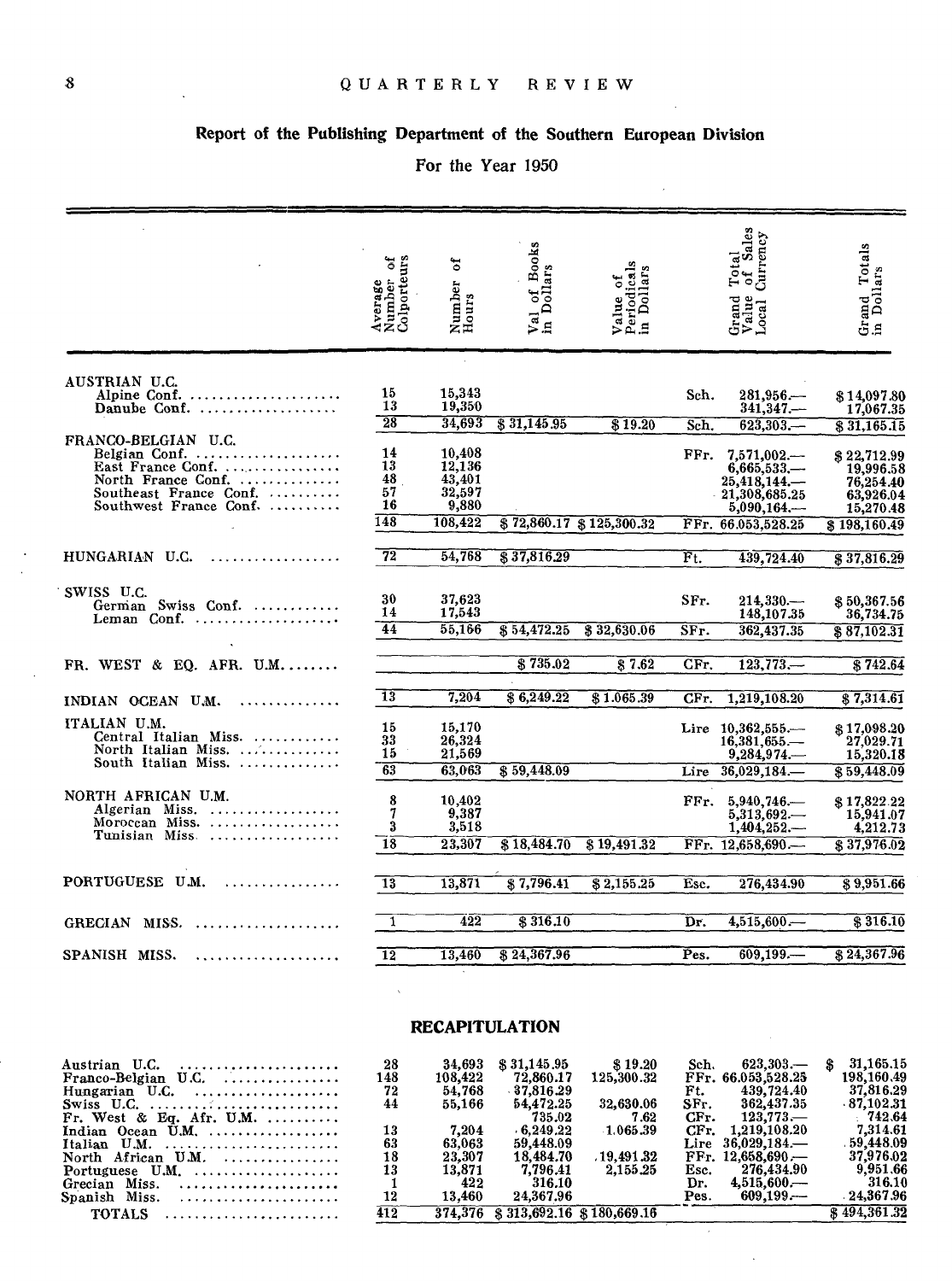# **European Youth's Congress**

### **By J. J. Aitken**

### Secretary, Y. P. M. V. Department, Southern European Division

Enthusiasm is mounting steadily throughout the Southern European Division at the thought of the coming European Youth's Congress, to be held in Paris, July 24-29, 1951. Never in the history of the advent movement in Europe has there been the prospect of gathering so large a number of youth from so many different countries of old Europe.

Under the chairmanship of E. W. Dunbar of the General Conference, three divisions of Europe are • planning together in order that this European Youth's Congress may result in a mighty advance by Christ's young ambassadors, enabling them to finish the task which God has given them to do. Europe today needs a message of hope such as only Seventh-day Adventist youth can give. In a world fearful and perplexed, torn apart by political ideologies which create friction and hatred, it is indeed refreshing to see a great army of youth about to be assembled from various nations, which has chosen as its motto, a The love of Christ constraineth us. »

Paris, with its rich historical background, has been chosen for the European Youth's Congress because it forms the hub most suitable for such an international gathering. He who has not-seen Paris has really not seen Europe. For the free countries of Europe, Paris is a crossroads. Thousands of youth in the Northern, Central, and Southern European divisions are praying, planning, and sacrificing in order that they may have the help and inspiration which this congress will bring to them. This is a new generation of youth which has passed through the fiery crucible of World War II, and it is their first opportunity to attend an international gathering of Adventist youth from so many countries.

Preliminary reports indicate that each of the three European divisions will be sending at least one thousand delegates, thus giving us a basic attendance of three thousand. We are planning for an overall attendance which will reach about four thousand.

The special interest of the General Conference in this congress has deeply touched the hearts of European youth. Our leaders in Washington, along with the Missionary Volunteers of North America, are aiding substantially in order to make possible the attendance of a large number of European youth who because of war ravages and poverty could not otherwise attend. We have laid plans for mass lodging facilities, with camp cots, which will tremendously aid in cutting the customary hotel expense.

Already reports are *coming* to us as to how many delegates each country is planning to send. The Scandinavian countries of Northern Europe have an interesting plan by which they will send a large delegation in special autocars from Stockholm. Austria plans to send about two hundred delegates, if possible. I have just returned from Italy, where I visited our Missionary Volunteer leaders in Milan, Florence, Rome, Naples, and Trieste, and I was happy to see

the enthusiasm for the congress on the part of our young people as well as the field leaders. Italy is planning definitely to send some two hundred delegates. Switzerland, an old base for the work of God in Southern Europe, will also be represented in a strong way at Paris. Portugal, Spain, and North Africa are planning for delegations, the size of which is yet to be determined.

The far-flung mission fields of our Division have been asked to propose one typical consecrated native delegate from each union mission. Paris this summer will receive as guests Missionary Volunteers from the regions of the North Pole — delegates from Iceland, northern Norway, Finland, and Sweden — while, on the other hand, Missionary Volunteers will be coming from the islands of the Indian Ocean, far south of the equator. These youth will come to Paris with all the color of their native countries and with warm expressions of greeting which will be understood by any Missionary Volunteer, regardless of the language he speaks. Christian fellowship is the force that binds God's people together around the circle of the earth.

And then there is America. It is hoped in Europe that a large American delegation may also be present. Europe appreciates the help and the messages of hope which have come across the waves in times of dire need, and it will be a great blessing if American Missionary Volunteers may have the privilege of association with European Missionary Volunteers of like faith.

The European Youth's Congress should mean a real spiritual and evangelistic advance in the lives of thousands. Everyone understands the seriousness of the hour. It is understood that international events may cause the cancellation of all plans. However, we are going forward in faith, trusting and praying that God will give *us* yet a little time in order to prepare young people for the days ahead. No real Missionary Volunteer is going to Paris as on a pleasure jaunt. Every young man and *young* woman sent from his or her local church goes to Paris with two goals in mind — edification and evangelism. The supreme question will be, How can I better prepare for my part in bringing the advent message to all the world in this generation ?

Along with Elder Dunbar and his associates in the Missionary Volunteer Department, well-known speakers from all parts of the world will take part. A flaming torch representing the faith of Seventh-day Adventist youth in all the world will arrive in Paris, having made its long journey from Hazelton, Michigan, where the first Missionary Volunteer society was founded in 1879. A rich program of music with a message will gladden the hearts of thousands and give them renewed courage to do their part in a mighty « Share Your Faith » movement.

The hour of opportunity is about to strike in Europe. Let us make it count for Christ.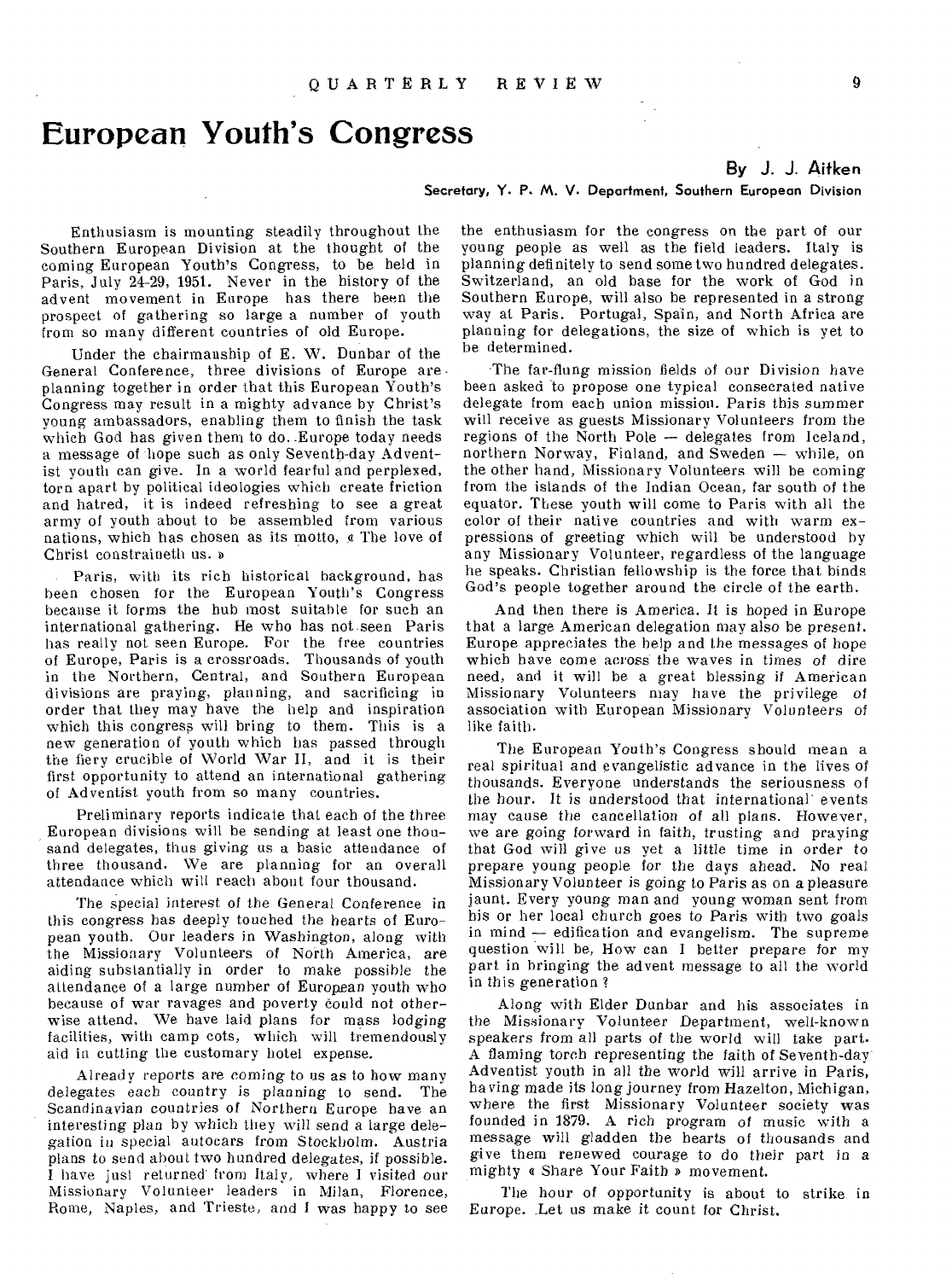# **Let's DOUBLE Our Radio Offering !**

As Moses, God's faithful servant, was about to die, he felt it necessary to remind the children of Israel of the benefits which God had showered upon them since their exodus from Egypt. Imploring the divine mercy upon a people who had often manifested only ingratitude in return for the blessings received, he cried, a 0 Lord God, Thou hast begun to show Thy servant Thy greatness, and Thy mighty hand : for what God is there in heaven or in earth, that can do according to Thy works, and according to Thy might ?

This backward glance was intended to inspire the Jews with a wholesome feeling of humility and to set them on fire with a desire to measure up to the high calling with which God had honored them.

When we think of the humble beginnings of our radio work in general, and of the a Voice of Hope » and the Bible Correspondence courses in particular, and when we consider the world-wide extent of this special form of evangelism, we feel constrained to say as did Moses, a Lord God, Thou hast begun to show Thy servants Thy greatness and Thy mighty hand.

While the message is today being proclaimed over more than six hundred broadcasting stations, more than thirty stations are carrying it in the various territories of our Division. Of the 810,000 enrolled in Bible Correspondence schools throughout the world, 31,000 belong to our Division. Thus thousands of pages containing the message of the blessed hope have already been distributed and have penetrated to the remotest families. Our Bible courses are indeed a light amid the darkness. And it is our radio broadcasts which tirelessly direct the attention of listeners to these courses which have proved such a blessing.

During the past two years, nearly three hundred souls have been won by means of the radio and the Bible Correspondence courses. Truly, God has manifested His greatness and His mighty hand.

We often fail to realize the full importance of the influence exerted by our radio broadcasts. Some of our workers and members who at the outset were rather skeptical as to the results of the radio work, have told us of their astonishment when, during the Ingathering campaign, many of the persons solicited spoke of how much they appreciated the « Voice of Hope. » Furthermore, we are told that the souls won through the Bible Correspondence courses are generally the best instructed of all the new members ; and of all who enroll in the courses, those who do so as a result of listening to the radio broadcast are the most regular. God has blessed the speakers and those in charge of preparing the programs, as well as the personnel of the Bible Correspondence courses and our faithful members who have already contributed so much to the success of this divinely ordained work.

But it must be remembered that more and more funds are needed in order to continue sending the message over the air. New doors are constantly opening. More broadcasting stations are available to us. New fields which would like to hear our program are appealing to us. A special effort must be put forth this year. At the Annual Division Council held in Rome, it was decided to ask all our leaders, workers,

and members to double their gift this year in behalf of the radio work. God asks of us not only our prayers and our labor, but also our money.

There are still millions who would like to hear our broadcasts. Who knows how much longer it will be possible for us to give our message by means of the radio ? We feel sure that all our workers and members, as well as our friends, will support this work to the extent of their resources, and that each will generously endeavor to sustain us in our task. In advance, our heartiest thanks.

M. F.

### **Radio Offering May 19**

## **Bogenhofen Seminary**

A little more than a year ago, the youngest child in our Division sisterhood of schools was born. The first school year opened in November, 1949, with an enrollment of 22 students. Many things were still lacking; the water and heating system was not yet finished, and classes were conducted in the dining room. It was a real pioneer year. But the spirit of sacrifice and work was excellent, and when the school year closed, students and teachers looked back upon happy months of successful endeavor in Christian education.

The second school year began on September 12, 1950. While prospects had been good, the enrollment grew beyond expectations as the students poured in. At this writing, 46 young ,people are enjoying the blessings, of our Seventh-day Adventist school in Catholic Austria. And what surprised us most is the fact that there are more girls than boys. In Europe it is customary to give a good education to the boys but to neglect the girls. Usually there are more boys than girls in our schools, in- spite of our intensive promotion work with special emphasis on an invitation to the young ladies also to take advantage of the privileges of a Christian education. The idea has taken hold in Austria, and we are glad for it.

F. Pieringer, a man of long experience in educational work, is the principal of the school. He began his work as young teacher in our old European training school at Friedensau, Germany, before the first World War. Later he was in charge of the German department at the Collonges seminary in France. Brother Pieringer is himself an Austrian, and under his leadership the school promises to develop into one of the finest small educational institutions in the world.

The school property is an old castle surrounded by about fifteen acres of farm land. It is located five miles north of the small town of Braunau on the Inn River. This section is good farming country. Food is cheaper here than anywhere else in Austria. A small railway station is about half a mile from the school. We believe that the Lord guided us in finding this property, and we pray for His blessing as we endeavor to develop the educational work in Austria.

> 0. SCHUBERTH *Secretary, Department of Education, Southern European Division.*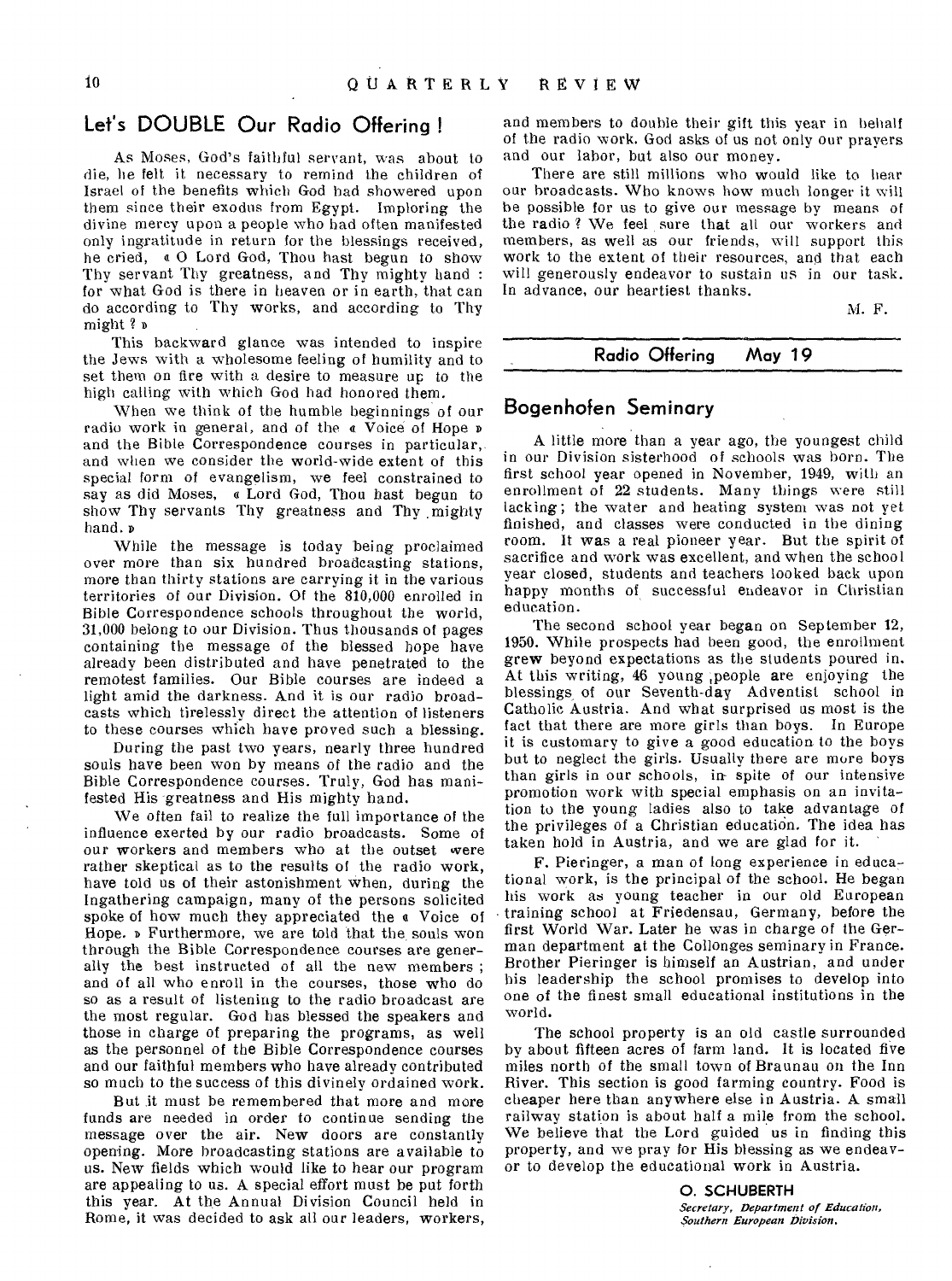# CONTENTS

| Message to Churches and Gospel Workers $\dots$ , $\dots$ , $\dots$ , $\dots$<br>Highlights of the Annual Division Council (a) a containing the contact of the Annual Division Council (b) |
|-------------------------------------------------------------------------------------------------------------------------------------------------------------------------------------------|
|                                                                                                                                                                                           |
| Statistical Report, 1950<br>3                                                                                                                                                             |
| Home Missionary Department Report, 1950<br>4                                                                                                                                              |
| Missionary Volunteer Department Report, 1950<br>5                                                                                                                                         |
| Statistical Report, Fourth Quarter, 1950.<br>6                                                                                                                                            |
| - 8                                                                                                                                                                                       |
| European Youth's Congress<br>$\overline{g}$                                                                                                                                               |
| Let's Double Our Radio Offering ! 10                                                                                                                                                      |
| Boaenhofen Seminary<br>10                                                                                                                                                                 |
| Progress at Tananarive<br>11                                                                                                                                                              |
| 12                                                                                                                                                                                        |
|                                                                                                                                                                                           |

# **Progress at Tananarive**

The 1950 school year at our Malagasy seminary has been the most fruitful of all its twelve years of existence. This is of course normal ; all of our institutions should he making constant progress, either qualitative or quantitative, or both at the same time. We therefore give thanks to God for having enabled us to realize such a program.

During this year, 432 boys and girls have been registered as students, 267 of whom were day-pupils. and 165 in the school homes. The average daily attendance was 330. There were 225 in the primary classes, and 180, aged from 14 to 25, in the more advanced section. The teacher-training course had an enrollment of 8, and there were a dozen of the older boys in the Bible course. The newly organized com-

mercial section afforded training to two boys and five girls who had already completed the regular course.

At the closing exercises, held October 29, six diplomas were awarded : the diploma of evangelist to two young men who had successfully completed their six-year course, and that of stenographer to four young women who had attended the school from two to four years.

November and December found a number of our students passing the various stale examinations. Four out of seven succeeded in obtaining the Certificat d'etudes primaires, and twelve out of sixteen obtained the Certificat d'éfudes primaires du second degré. Three out of six were awarded the Certificat d'aptitude a l'enseignement. Finally, one of two was successful in securing the Brevet élémentaire. Of about 360 candi-

dates for the latter examination, only twenty-two succeeded, including one Adventist girl and one of our teachers.

These results would be incomplete if we could not point to others in the spiritual realm. Several evangelistic efforts have been carried on at the school, and some of the village people have become interested in our message. The baptismal class has been attended regularly by some fifty students, of whom 22 were baptized toward the end of the school year. These souls won to our Lord will be so many stars in the crowns being prepared for all who are working to the glory of God in our Tananarive seminary.

> Jean ZURCHER, *Principal, Tananarive Seminary.*

### MISSIONARY DEPARTURES - 1950

### February

*Mr. and Mrs. A. Mallon and two children, of France, to the* 

*French Cameroun. Miss L. Ferreira, of Portugal, to Saint Thomas Island.* 

April

*Mr. and Mrs. P. Kaman and one child, of France, to Tahiti, Society Islands.* 

*Mr. and Mrs. M. Koopmans and three children, of Belgium, to Belgian Congo.* 

June

*Mr. and Mrs. A. Casaca and one child, of Portugal, to Angola (returning).* 

July

*Mr. and Mrs. R. Bentz and Three children, of France, to the French Cameroun.* 

*Mr. and Mrs. J. A. Morgado, of Portugal, to Cape Verde Islands.*  August

*Miss R. Raposo, of Portugal, to Madeira Island.* 

September

*Mr. and Mrs. Ch. Winandy and one child, of France, to Algeria.* 

*Mr. and Mrs. A. Autin, of France, to Algeria.* 

*Miss I. Gerber, of Switzerland, to Algeria. Mr. and Mrs. R. Dunkel and three children, of Switzerland,* 

*to Algeria (returning).* 



*Baptismal class at Malagasy seminary, Tananarive.* 

### SOUTHERN EUROPEAN

### QUARTERLY REVIEW

Organ of the Southern European Division of Seventh-day Adventists published every quarter

### Subscription prices :

| France $\cdots$ . $\cdots$ . $\cdots$ . $\cdots$ |  |  |  |                                 |  |  |  |  | 50 French francs<br>Other countries 100 French francs      |
|--------------------------------------------------|--|--|--|---------------------------------|--|--|--|--|------------------------------------------------------------|
|                                                  |  |  |  | Höheweg 17, Berne, Switzerland. |  |  |  |  | Address of Editor (to whom all manuscripts should be sent) |

*Al Fridlin Esther Benton Editor Editorial Secretary*